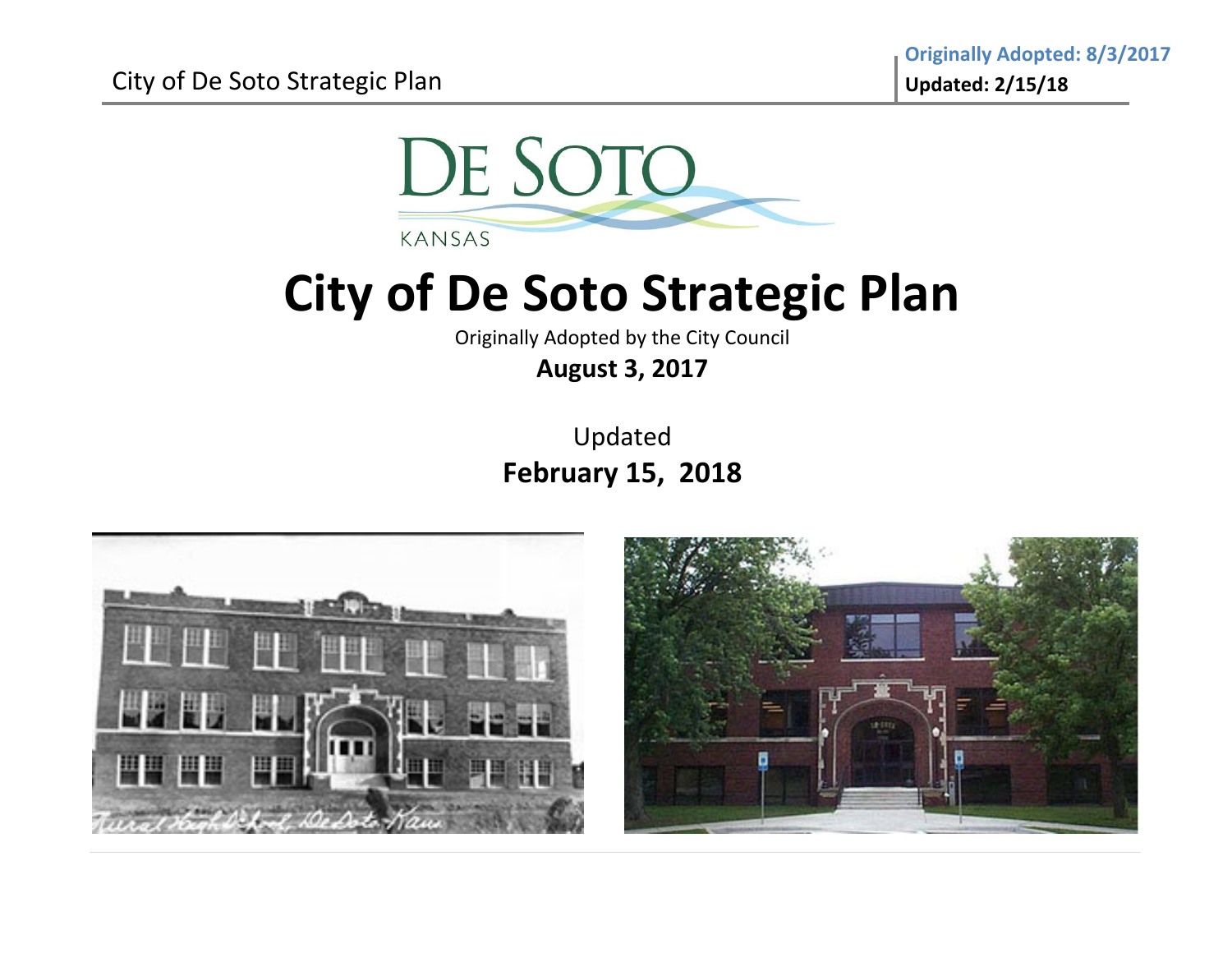

**Original Preparation by:**

The citizens and community leaders of De Soto Mayor Tim Maniez Council President Rick Walker Council Member Danny Lane Council Member Lori MurdockCouncil Member Ron McDaniel Council Member Kevin Ritter

City Administrator: Mike Brungardt, P.E.

Consulting Facilitator: Jeanie Laurer, Via agreement with the Johnson County Community College, Continuing Education Program

### **Update Also Included:**

Council Member Rob Daniels Council Member Kevin Honomichl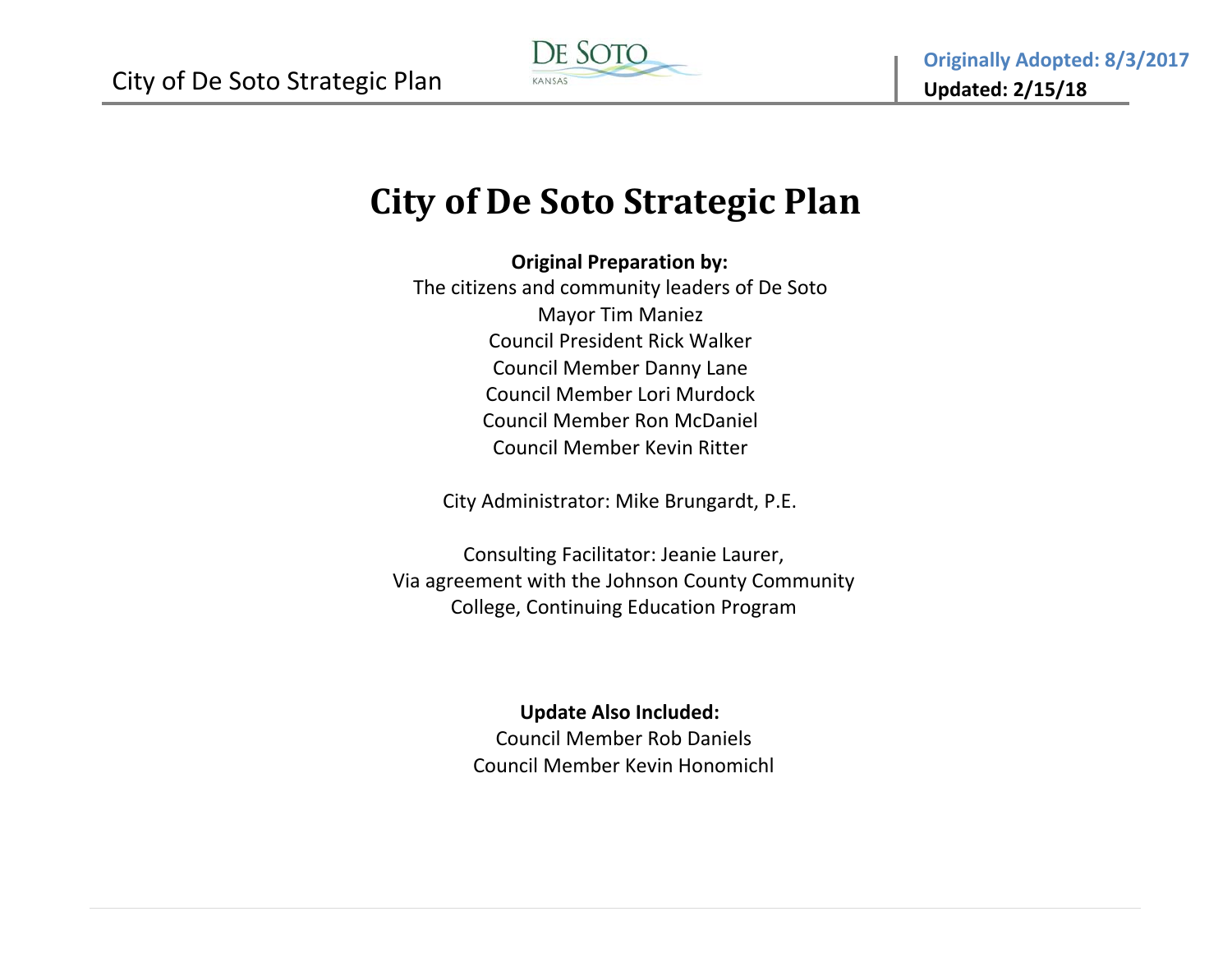

# **Table of Contents**

|                                                      | Page             |
|------------------------------------------------------|------------------|
| Introduction                                         | 1                |
| <b>Strategic Plan Process</b>                        | 1                |
| <b>Focus Area Descriptions</b>                       | 2                |
| Mission, Vision, Values, Slogan                      | 4                |
| <b>Strategic Plan Format</b>                         | 6                |
| Focus Area 1 – Infrastructure (IF)                   | 7                |
| Focus Area 2 – Expansion (EX)                        | 12               |
| Focus Area 3 - Image (IG)                            | 15               |
| Focus Area 4 - Amenities (AM)                        | 19               |
| Completed Items & Ongoing Efforts                    | <del>23</del> 24 |
| <b>APPENDIX A - Informational Workshop Materials</b> |                  |
| <b>APPENDIX B - Joint Meeting Summaries</b>          |                  |
| <b>APPENDIX C - Public Input Feedback</b>            |                  |
| <b>APPENDIX D - Council Retreat Summary</b>          |                  |
| APPENDIX E - 2004 Community Marketing Info           |                  |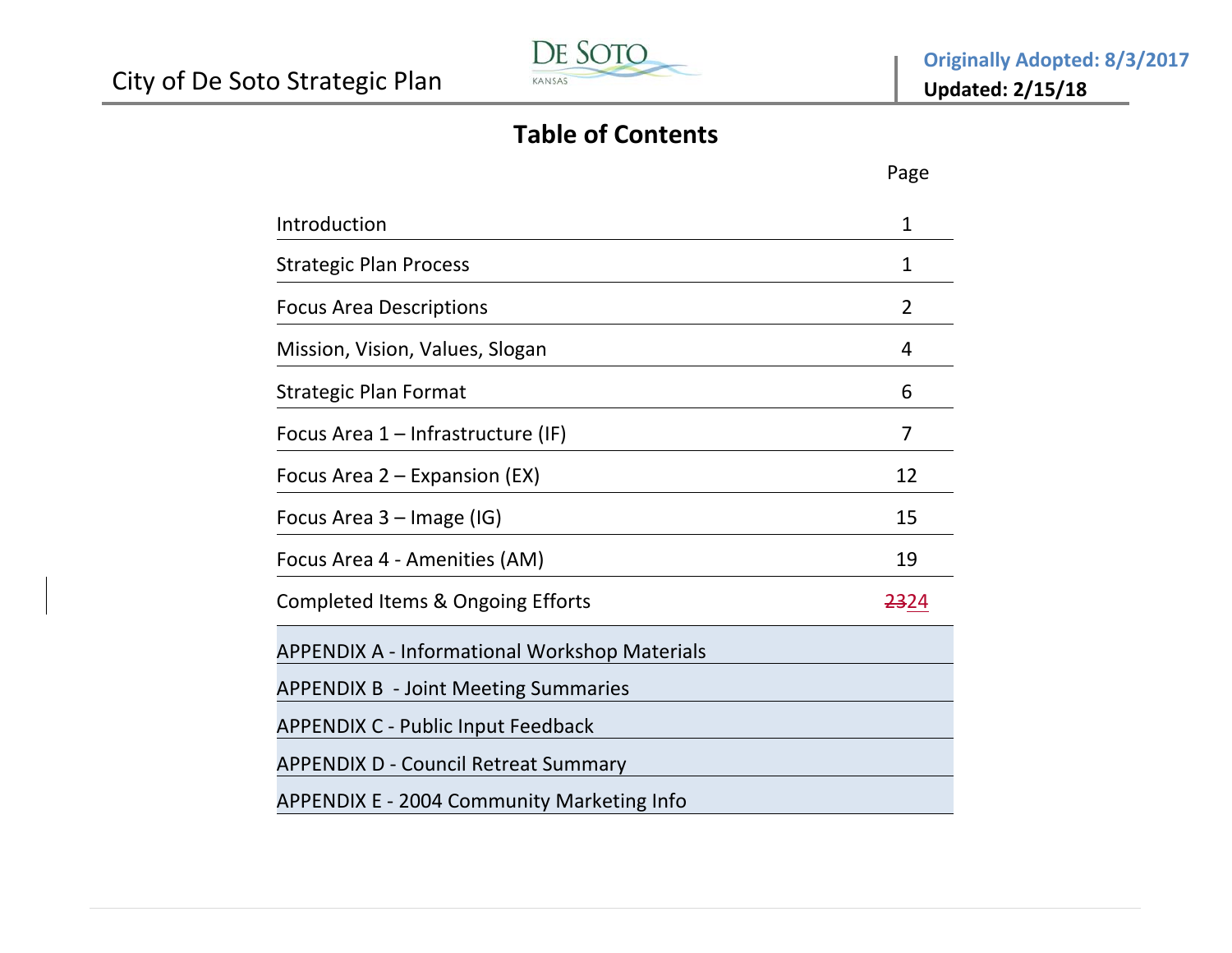



#### **Introduction**

The De Soto Governing Body has completed <sup>a</sup> ten‐month visioning process that has culminated in the City's first Strategic Plan. This document can serve as a statement to the community clearly outlining the Council's priorities, goals, and implementation strategies intended to advance the wellbeing and vibrancy of our city. It is the basis for the direction of the work of City Staff and for policy decisions relating to the expenditure of public funds, land use and infrastructure planning, community outreach, and other City services.

The Strategic Plan is intended to provide overarching, long‐term guidance for elected officials, City staff, and other stakeholders regarding the future development, growth, and management of De Soto. The plan will serve as <sup>a</sup> basis for future actions related to several important policy areas critical to local governance including economic development, current and future land use planning, utility master planning, growth, and visioning. It serves as <sup>a</sup> reference for decision‐making and provides <sup>a</sup> framework for aligning our priorities and resources in pursuit of our goals, and it will help retain clarity of purpose from year to year and ensure the most effective application of resources to the most important community issues.

The Strategic Plan should be an active document to serve as <sup>a</sup> road map to guide us from vision to reality. In order to remain effective and relevant, this document should be updated periodically as economic and social conditions evolve, and it should be referenced regularly to guide policy.

The plan should be reviewed and updated on <sup>a</sup> yearly basis, with more thorough overhauls occurring at no more than 5‐year intervals.

#### **The Strategic Plan Process:**

The process for the <u>original d</u>evelopment of the <u>August 3, 2017 p</u>lan was divided into five parts;

- 1. **Informational Workshops:** *Where are we now?* Held with City Staff and the Governing Body, these sessions were informational presentations that provided an opportunity for the Council to learn about details about the various functions of the City including:
	- a. Governmental Structure ‐ Role of Council, Planning Commission, Staff, EDC/Chamber, BZA, Park Board, and others.
	- b. Current Status of Existing Plans and Policies Comprehensive Plan, Parks Master Plan, Economic Incentive Policies, Codes Enforcement, etc.
	- c. Existing City Codes & Development Processes.
	- d. Utilities Water and Sewer master plans, service extensions, capacities.
	- e. Programs, Parks & Recreation, Events.

Presentation materials given during the informational workshops is available in Appendix A.

- 2. **Joint Meetings**: *Who are our partners?* These sessions provided opportunities for introduction and exchange of ideas with the various boards and organizations who impact the community including:
	- a. City Boards including Planning Commission, BZA, Parks
	- b. EDC/Chamber
	- c. Public Service Partners ‐ Police, Fire, School, Water Districts, County, & Neighbors
	- d. City Staff

Summaries of the joint meetings are available in Appendix B

3. **Citizen Participation:** *What does the community think?* Recognizing that any strategic plan must be in harmony with the desires of the community, four public meetings were held to garner feedback on priorities and projects.

The first two meetings were held on January 16, 2017, and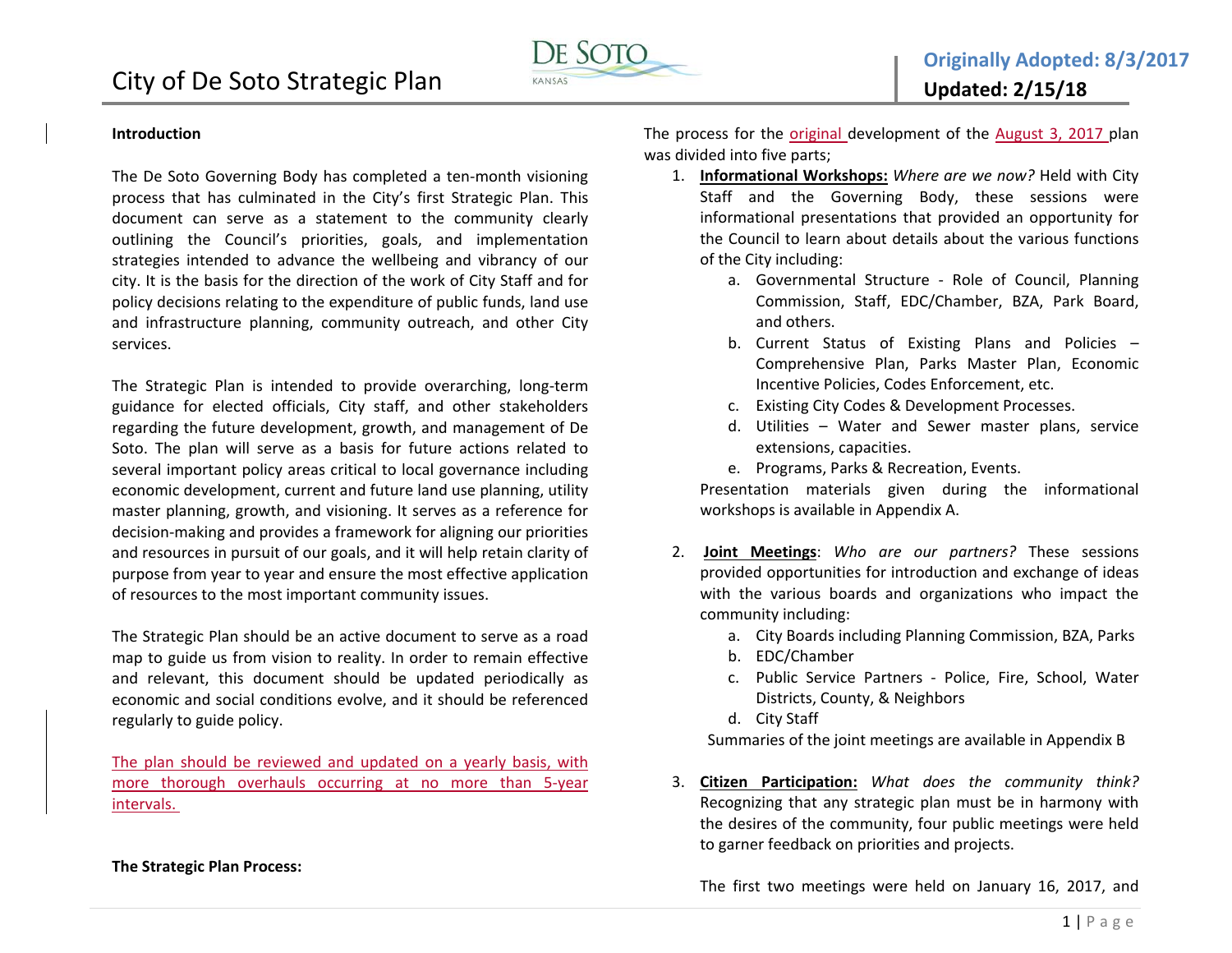

**Originally Adopted: 8/3/2017 Updated: 2/15/18**

targeted <sup>a</sup> list of 50 community members based on their demonstrated interest in local governance or economic development. These meetings were facilitated by Jeanie Laurer with the Johnson County Community College and were intended to get community input on <sup>a</sup> broad range of topics. The results of these meetings were the basis for the development of priority areas of focus to use during follow‐ up public meetings.

The second two public meetings were held on February 22, 2017, and built on the results of the initial public meetings to encourage feedback from <sup>a</sup> broader group of constituents on <sup>a</sup> more focused list of topics.

The results from all four public meetings were summarized and provided to the Governing Body as the basis for discussions during the retreat.

Feedback collected during public input meetings is available in Appendix C.

4. **City Council Retreat:** *Who are we and who do we want to be?* This session went further into the areas of focus that were identified in the joint meetings and citizen participation. It included a full day off-site retreat that included the City Council and the City Administrator. The retreat was also facilitated by Jeanie Laurer. During this session, four main focus areas emerged, under which specific goals and objectives were identified.

Summary results of the Council retreat are available in Appendix D.

5. **Development of Strategic Plan:** After the Council retreat, <sup>a</sup> draft of this Strategic Plan document was developed and submitted to the Governing Body for review and feedback.

- **a.** After the basic content and format of the plan was approved by the Council, it was communicated to the public via social media, the City's website, and word of mouth.
- **b.** The public was invited to review and comment on the plan.
- **c.** The plan was revised based on public input and finalized by the Council.

The process followed for the February 2018 plan update was greatly abbreviated because the original plan was only 6 months old aat the time. It is the intent for subsequent years to update the plan in the first quarter of each year in conjunction with annual updates of the Capital Improvements Plan, and prior to the strt of the budgeting process in the spring.

Updates of the plan will be performed yearly, but the plan should be overhauled on intervls not exceeding five years. Overhauls will involve a more emmersive process, similar in nature and scope of the process followed for the initial plan adoption.

#### **Focus Area Descriptions:**

Based upon broad community input, several focus areas outlined below were listed. Current conditions were acknowledged and then various goals and initiatives were identified to improve outcomes in those focus areas. These initiatives will be used as <sup>a</sup> basis for future budget decisions and staffing work load priorities throughout the implementation of the Plan.

1. **Infrastructure:** In the past decade, the City has made significant investments in its water and sewer infrastructure aimed to maintain our position as <sup>a</sup> full‐service community and control critical aspects of growth and land use. Specifically, \$9 Million was spent in 2006 for <sup>a</sup> new sewer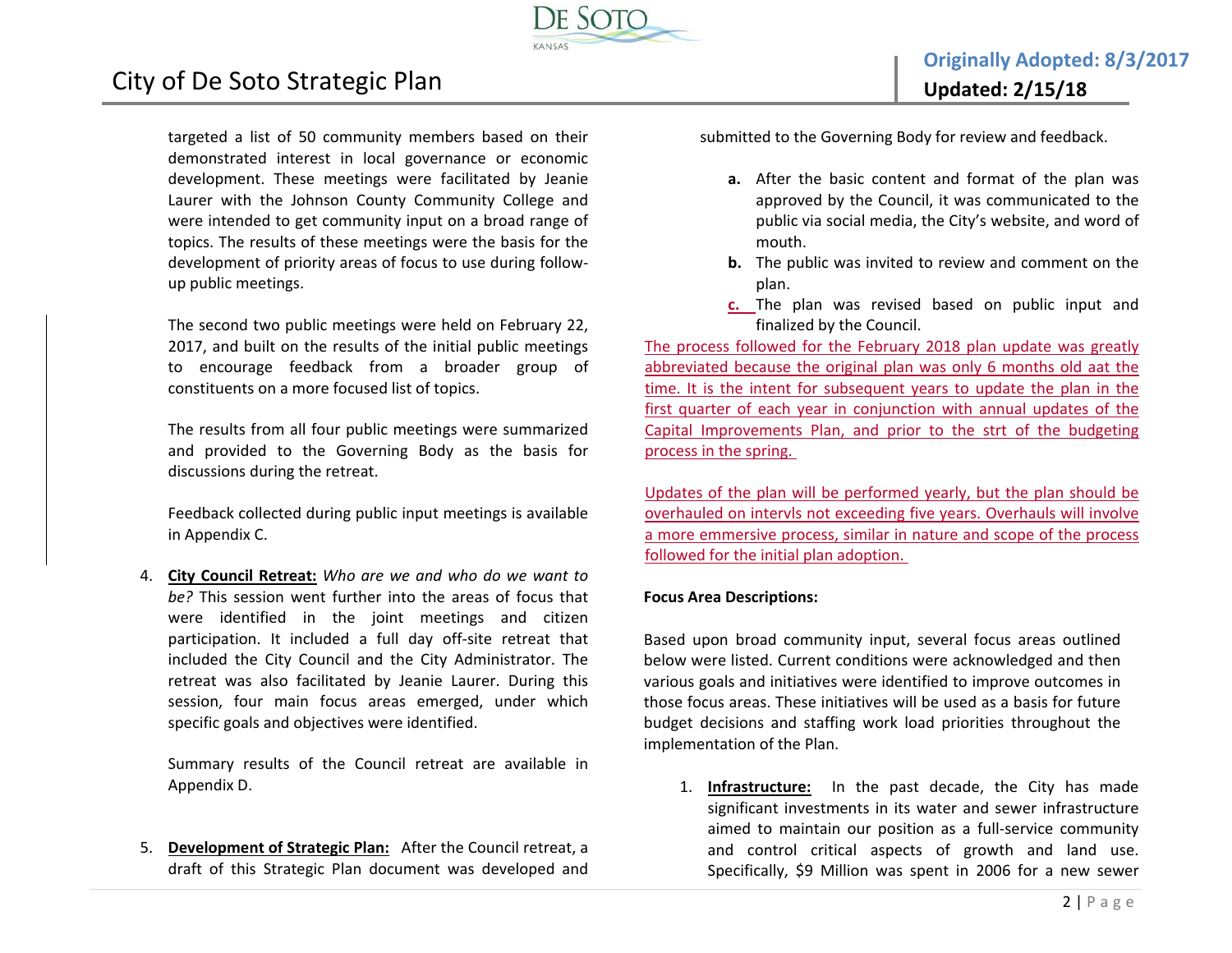treatment facility and \$7.5 Million has been spent in the past five years renovating the water treatment facility. Increasing the service territories of these two utilities is <sup>a</sup> critical part of lowering the monetary impacts of these investments on the users, and expansion of these systems is needed to serve future growth.

City of De Soto Strategic Plan

In addition to providing service to the Sunflower Property and expansion areas of the City, there is <sup>a</sup> need to provide sewer service to areas already in the City to facilitate infill developments, specifically along the 95<sup>th</sup> Street corridor where commercial opportunities exist. There may also be value in investigating sewer extensions to targeted areas in the eastern portions of the City.

There is <sup>a</sup> continued desire to allocate adequate resources to street maintenance and preservation, to enhance the City's sidewalks, trails, and pedestrian access amenities, and to encourage our partnering service providers to plan adequately for the growth of our community. Specifically, broadband internet access has been identified as an area where De Soto falls behind our neighboring Johnson County communities, and is viewed as <sup>a</sup> disadvantage to economic development.

2. **Expansion**: Attitudes toward the growth of the City are nearly uniformly positive. There is broad support for the increase in residential, commercial, and industrial developments; and there is <sup>a</sup> recognition that residential growth, in particular, is needed in order to support the types of commercial opportunities that will increase the livability of the community. Additionally, lowering the cost of services like road maintenance, water and sewer utilities, and administrative governmental services relies on increasing the taxing base and the number of patrons

served by City utilities.

There is <sup>a</sup> need to identify areas of land to support future growth, and to plan infrastructure accordingly. The former Sunflower Army Ammunition Plant property is <sup>a</sup> major influencing factor in these deliberations, and could be the genesis of accelerated industrial or commercial growth in the region. The City intends to work closely with the current owners of the Sunflower property to identify pathways to facilitate the economic development of the property including economic incentives, annexation into the City, land use planning, and utility service extensions.

3. **Image:** De Soto is <sup>a</sup> proud community, and its status and perception within in the region and state plays an important role in our ability to pursue economic development and quality of life goals. Topics such as community branding, communications, and marketing have been identified as areas to pursue to enhance De Soto's image.

One common theme heard during the public involvement process was <sup>a</sup> desire to become more proactive in enforcing the City's existing property maintenance and nuisance ordinances, with the goal to enhance aesthetics, particularly along major corridors throughout town and areas of importance like downtown and developing commercial areas. Walking the line between individual property rights, and the rights of the community to mitigate unsightly or blighted conditions is <sup>a</sup> fundamental function of local zoning laws, and is often <sup>a</sup> notable manifestation of <sup>a</sup> governing body's attitudes toward governmental control and the importance of community image. At <sup>a</sup> basic level,

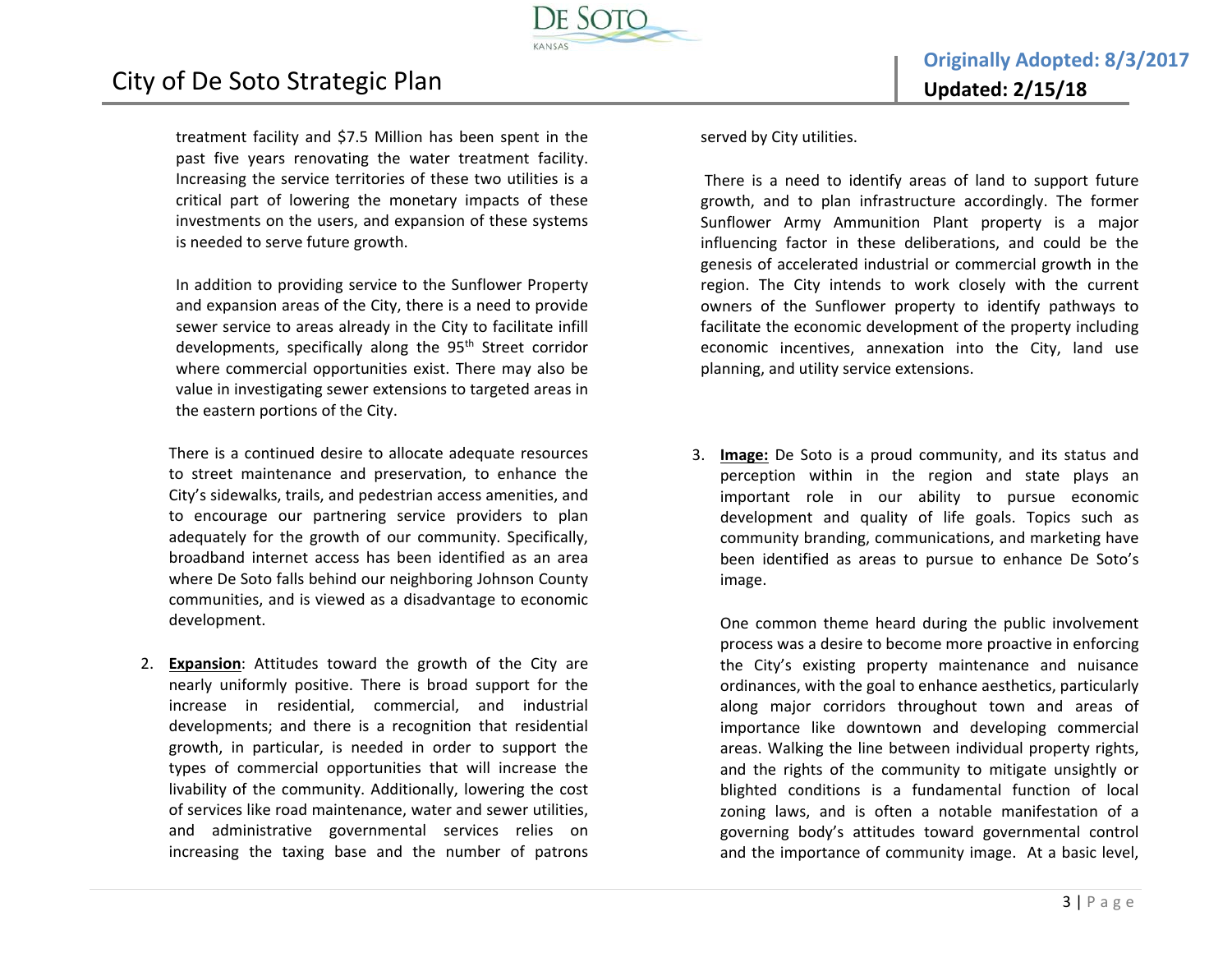ones right to swing his fist ends at another's nose.

Another topic of focus, arising both from the public input process and from recent topical discussions with the Council, is the challenge of public communications. As society transitions from traditional print publications to electronic communications, it is increasingly difficult to reach the entire community with one solution. It is recognized that our outreach must include <sup>a</sup> multifaceted approach involving print, social media, and other forms of electronic communication. Additionally, we have learned that the community feels <sup>a</sup> disconnect from the workings of local government and there is <sup>a</sup> desire for more opportunities to give feedback and input on decisions impacting the community. Communications should be two‐way, and should encourage collaboration among diverse facets of the population.

4. **Amenities:** Nothing more directly relates to the perception of a City's quality of life than the amenities it offers. From publicly provided options such as park & recreation programming, passive recreation areas, community events and festivals, and pedestrian trails, to privately provided options like retail shopping, restaurants, and service‐ related functions; the offerings <sup>a</sup> City provides are often what sets it apart from other competing communities. Basic infrastructure like clean water, safe roads, police and fire protection, and efficient drainage systems are taken for granted as <sup>a</sup> default function that local governments and service providers rarely fail to deliver. Differences between communities are often made in the realm of amenities.

There is <sup>a</sup> desire to build on our existing recreation programming, and provide options to citizens of all ages including pre‐school, youth, adult, and seniors. There is also support for recreation trail systems, upgrades to existing parks, and for the construction of new soccer fields. To help support and direct these efforts, there is <sup>a</sup> need to redefine the role of the Park Board to take <sup>a</sup> more active role in the process.

Other desired initiatives include increasing entertainment offerings such as outside theatre, concerts, and community events; providing educational opportunities; promoting retail, farmers markets, and promoting healthcare choices.

#### **Mission Statement**

"The City of De Soto delivers big adventure and lifelong opportunities to its residents. Civic pride, inclusiveness, and collaboration are hallmarks of our welcoming city where responsible growth is <sup>a</sup> goal, and Government is responsive, accountable, and works in the best interest of the people.".

#### **Vision**

De Soto will be <sup>a</sup> safe, vibrant, and attractive community, where people and families live, learn, work and play, and where one can take advantage of the cultural aspects of <sup>a</sup> major metropolitan area while enjoying the quality of life advantages of <sup>a</sup> non‐urban lifestyle.

#### **Values**

The City's core values are crafted to guide and inspire organizational performance. For City officials and personnel, these values are the principals that constitute the foundation on which to base our path forward:

 $\bullet$ • Innovation – Strive to find a better way.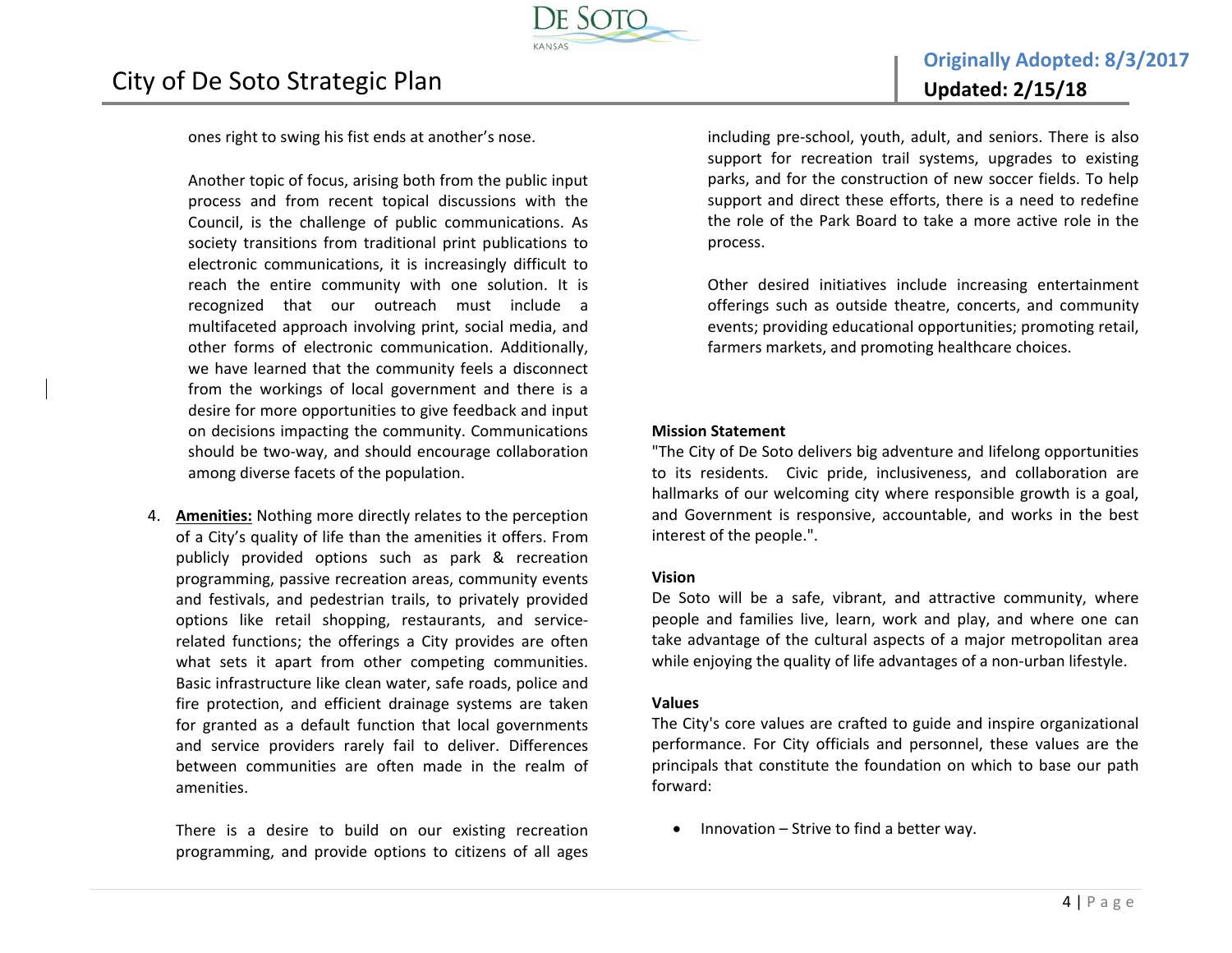

- $\bullet$  Stewardship – Take seriously the trust that has been placed in you.
- $\bullet$ Excellence – Don't let "good" be the enemy of "great".
- $\bullet$ Accountability – Honest, open, and transparent.
- $\bullet$  Integrity and Trust – Do what is right, and expect others to do the same.
- $\bullet$ Safety – Never compromise.
- $\bullet$  Community Engagement – Encourage and embrace feedback.
- $\bullet$ Employee Enrichment – Value our personnel assets.

#### **Slogan**

In 2004 and 2005 the De Soto Economic Development Council and Chamber performed an in‐depth Community Marketing Plan that was aimed to establish <sup>a</sup> unified "core message", or "position" for the community. This core message was used as <sup>a</sup> basis to develop <sup>a</sup> marketing and promotion strategy and <sup>a</sup> slogan.

The Core Message outlined in this effort reads as follows:

"To our target audiences, De Soto is the unique, centrally located community that nurtures <sup>a</sup> supportive life style in which to create positive connections"

The Slogan from the 2004 marketing effort reads as follows:

"De Soto Kansas…Come build your life with us".

Although the marketing effort was <sup>a</sup> success, and did result in <sup>a</sup> re‐ design of the City's logo, the slogan was never formally adopted by the Governing Body or included in any of our marketing material.

Summary materials from the 2004 – 2005 Community Marketing Plan are included as Appendix E.

Upon review and consideration of the 2004 effort, it is clear that many of the underlying conditions are still relevant and applicable to today, and the slogan was viewed favorably during public input, with a slight modification.

The new De Soto Slogan is as follows:

**"Build your life with us"**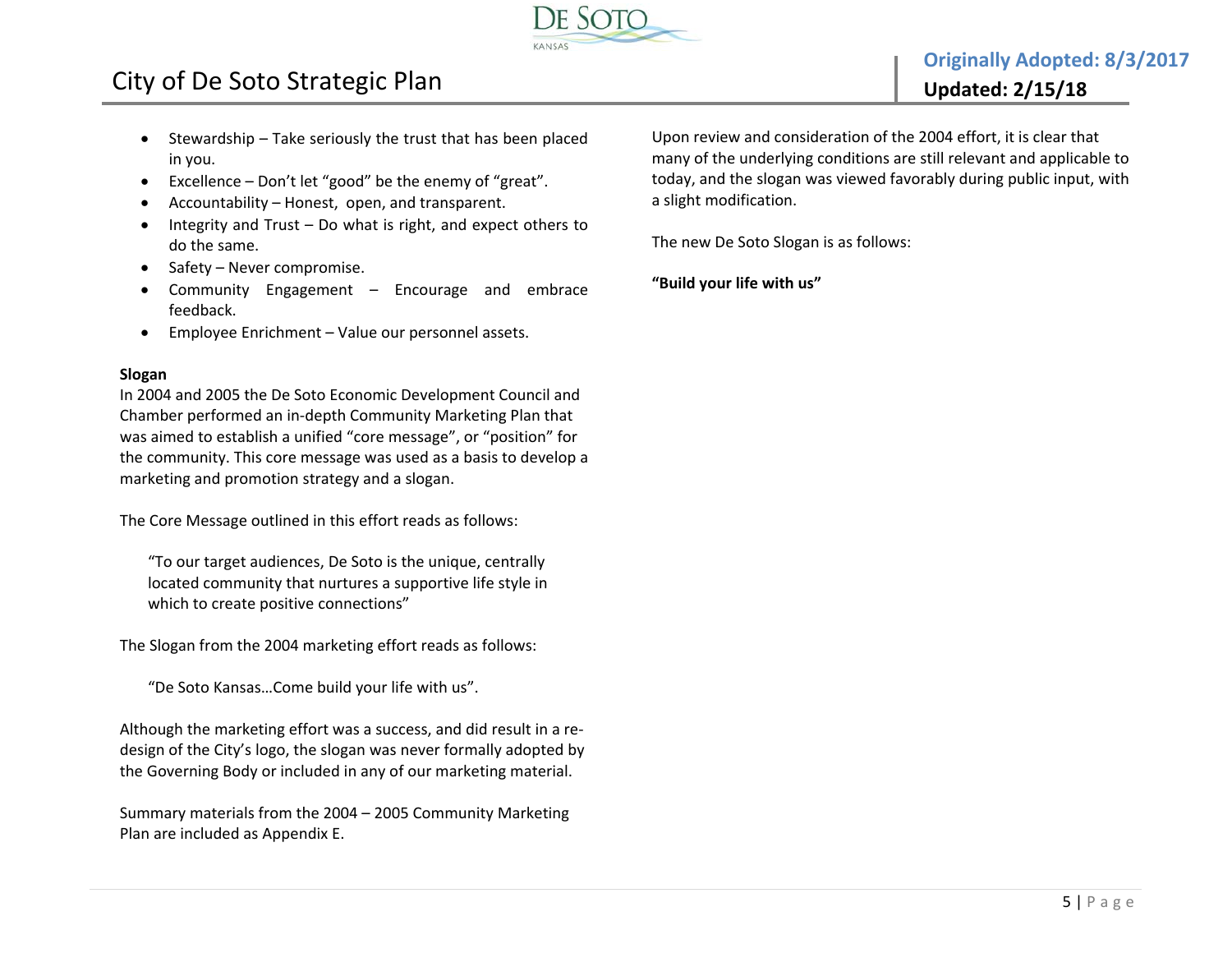

#### **Strategic Plan Format:**

The Strategic Plan format is organized around the four focus areas that emerged during the dialogue with the community and the city leadership. For each focus area, there is <sup>a</sup> description of the vision for that topic. Following is <sup>a</sup> matrix that describes the vision in <sup>a</sup> series of goals. For each goal, there are initiatives, or organizing principles for more specific objectives. Each objective is annotated with an estimated timeframe, the lead city entity responsible, the resources required in either labor and/or capital expenditures, and the relative priority for the specified objective.

A further description of this annotation is as follows:

## Timeframe

 $\bullet$  The initiative will be completed or substantially underway within the next year or two.

**2** The initiative will be completed or substantially underway within the next 3‐5 years.

 $\bigodot$  The initiative will be completed or substantially underway after year 5.

● The initiative is underway or an on-going priority of the city.

 $\mathsf{Lead}\,$  is the City Department, City Division or specific official that has primary responsibility to carry out the initiative. In many cases there are other city functions that will be involved and in some cases all city departments will have some part in theinitiative.

## Resources

**NITE** Significant human resources are required to implement the initiative, which might be beyond the current commitment. This could be accomplished through the re‐allocation of existing staff,

additional staff, temporary staff or contractual services.

 $\ddot{\boldsymbol{\delta}}$  Additional capital expenses are needed to implement the initiative.

 $\mathbb{Y}$  The initiative will require community partners to implement.

 $\Omega$  The initiative will involve communication and community involvement to implement

### Priority

 $\overline{0}$  The initiative carries a high level of interest from the community and there is <sup>a</sup> need for short‐term action. The initiative will be strongly considered for the allocation of financial or staffing resources.

 $\mathcal Q$ The initiative is important, and should remain an area of focus, but may take <sup>a</sup> back seat to more pressing matters.

 $\Im$ The initiative is a long-term goal, or one that requires an outside trigger before initiation.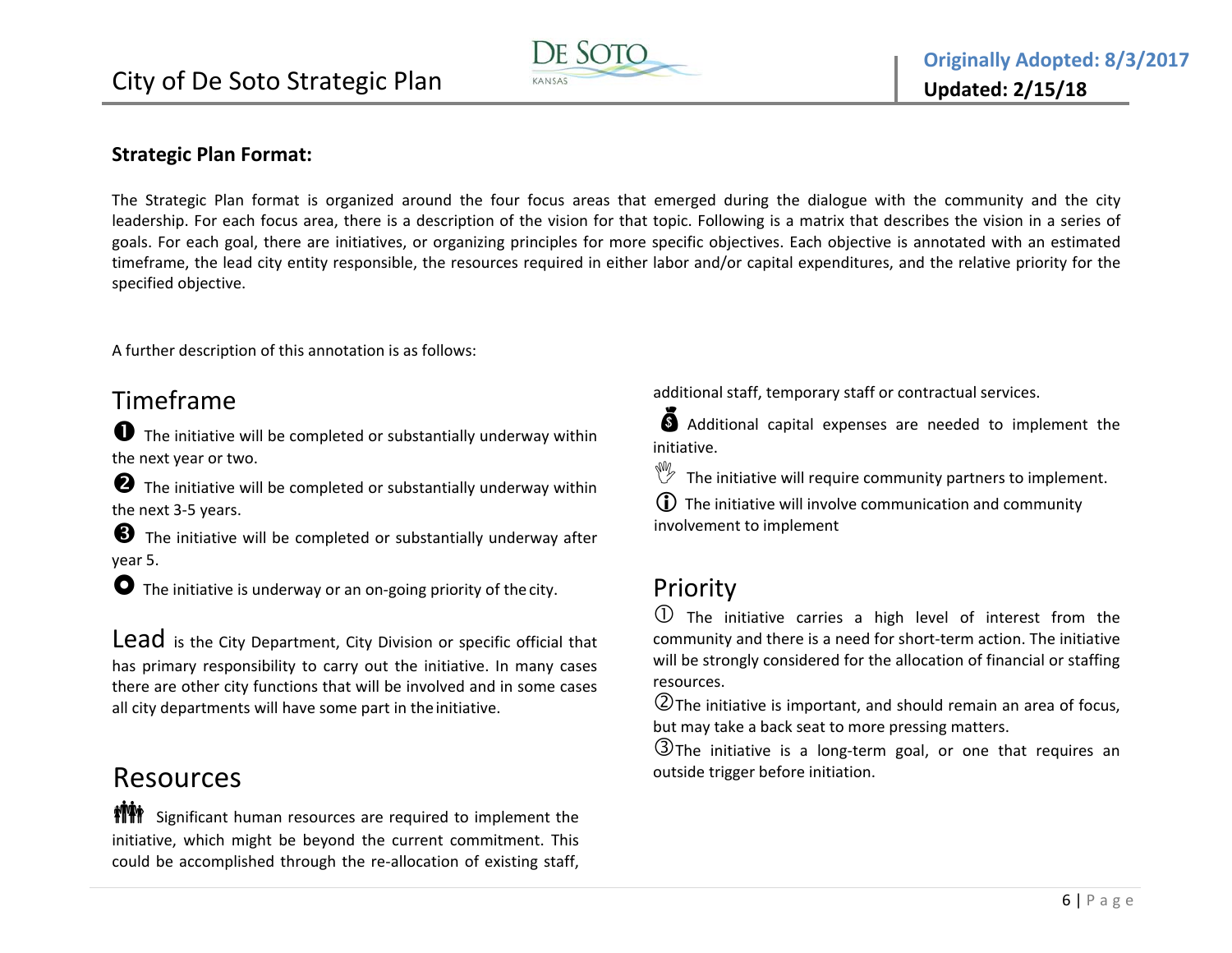

August 3, 2017

#### **Focus Area 1 – Infrastructure (IF)**

Vision:

Planning for the long-term viability of the City's utility infrastructure, particularly water, sewer, communications, and energy is critical for economic vitality and quality of life. We visualize De Soto with efficient infrastructure systems including streets, water, sewer, internet, power, and utilities that are capable of serving existing population and businesses and supporting future growth which is needed to keep utility rates low. For this reason, the City desires to expand our service territories and to serve as many residents, businesses, and industries as possible.

| $\bullet$ 8 = timeframe $\bullet$ = on-going                                                | <b>if <math>\mathbf{F}</math></b> = staffing $\mathbf{\bar{S}}$ = capital $\mathbf{\bar{U}}$ = communication                                                                      |                |                    | $\mathbb{W}_{z}$ = partners $\mathbb{O} \oslash \oslash$ = priority |                            |  |
|---------------------------------------------------------------------------------------------|-----------------------------------------------------------------------------------------------------------------------------------------------------------------------------------|----------------|--------------------|---------------------------------------------------------------------|----------------------------|--|
| ED = Economic Development Council<br>Plan = Planning Department<br>Sewer = Sewer Department |                                                                                                                                                                                   |                |                    |                                                                     |                            |  |
| Fin = Finance Department                                                                    | Police = Johnson County Sheriff                                                                                                                                                   |                | Clerk = City Clerk |                                                                     |                            |  |
| Build = Building Inspections Department                                                     | CA = City Administrator                                                                                                                                                           |                |                    | Gov = Mayor and City Council                                        |                            |  |
| $E =$ Engineering                                                                           | Street = Street Department                                                                                                                                                        |                |                    | Consultant = Outside Consultant                                     |                            |  |
| $Fire = NWCFD$                                                                              | Water = Water Department                                                                                                                                                          |                |                    | Contractor = Outside Contractor                                     |                            |  |
|                                                                                             |                                                                                                                                                                                   | TIMEFRAME LEAD |                    | <b>RESOURCES</b>                                                    | <b>PRIORITY</b>            |  |
| <b>Goal IF1: Improve Broadband Internet Access to the Community.</b>                        |                                                                                                                                                                                   |                |                    |                                                                     |                            |  |
|                                                                                             | Initiative IF1.1: The City will work to encourage service providers to upgrade their systems and expand to unserved areas of the City.                                            |                |                    |                                                                     |                            |  |
| broadband to the entire City.                                                               | Objective IF1.1A: Develop a working committee to pursue strategy for expansion of                                                                                                 | O              | Gov<br>CA          | $\mathbb{M}$ $\mathbb{M}$                                           | $\left( \bigcap_{i=1}^{n}$ |  |
|                                                                                             | Objective IF1.1B: Require that all new developments include broadband service.                                                                                                    | 0              | Plan               | <b>植竹(T)</b>                                                        | $\left($                   |  |
|                                                                                             | Objective IF1.1C: Contact legislators for assistance with franchise regulations.                                                                                                  | OO             | Gov<br><b>Body</b> | <b>ini</b>                                                          | $\left( \bigcap_{i=1}^{n}$ |  |
|                                                                                             | Objective IF1.1D: Pursue benefit district option for "last mile" build-out of broadband-<br>infrastructure Budget for financial incentive necessary to encourage internet service | 80             | Gov<br><b>Body</b> | titit õ                                                             | $\left($                   |  |
| provider to extend broadband service to all areas of the community.                         |                                                                                                                                                                                   |                | CA                 |                                                                     |                            |  |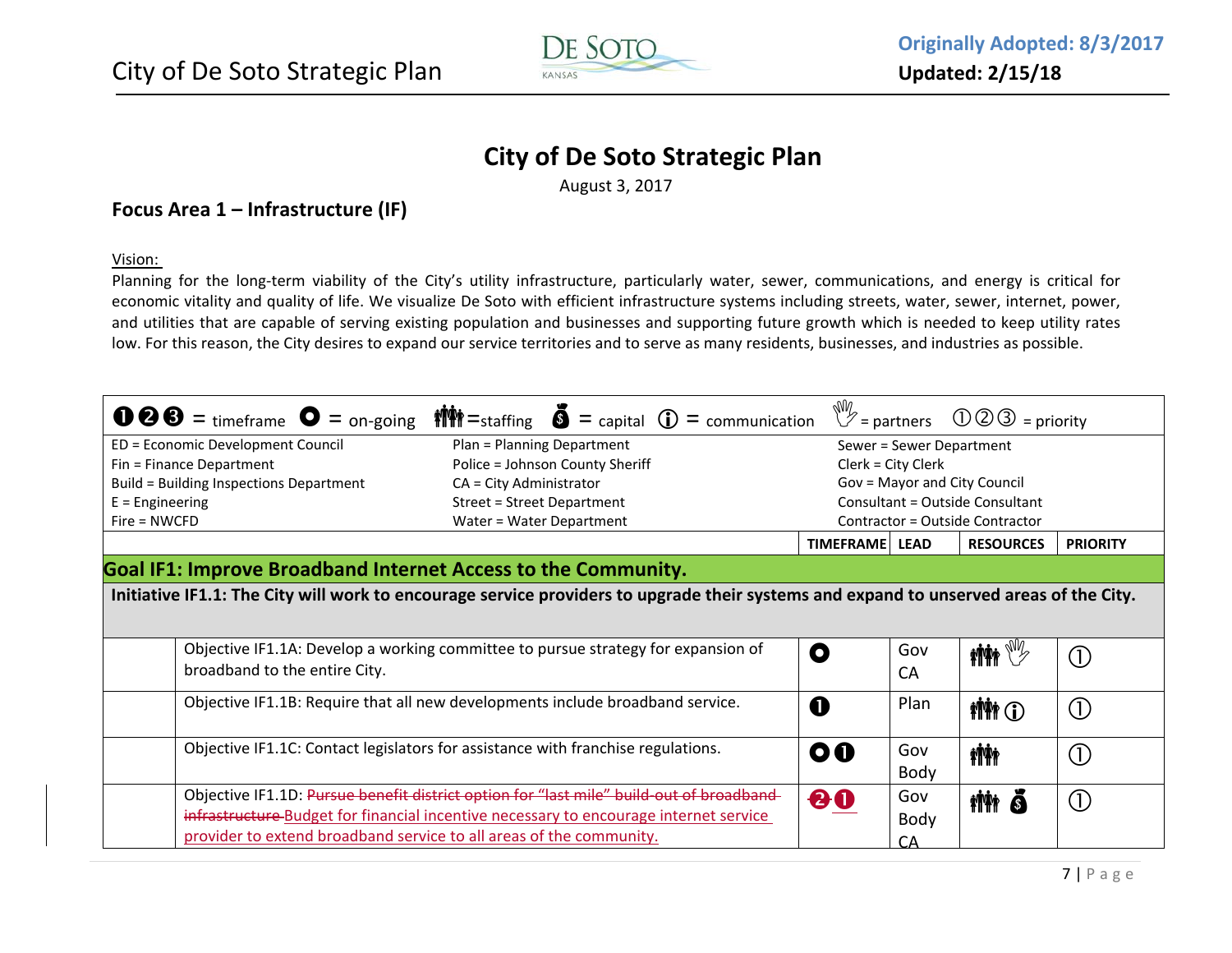

|                                                                                  | <b>1000</b> = timeframe $\bullet$ = on-going $\parallel$ $\parallel$ = staffing $\bullet$ = capital $\circ$ = communication $\mathbb{V}$ = partners             |                       |                         | $\mathbb{O} \mathbb{O} \mathbb{O}$ = priority |                                |
|----------------------------------------------------------------------------------|-----------------------------------------------------------------------------------------------------------------------------------------------------------------|-----------------------|-------------------------|-----------------------------------------------|--------------------------------|
| ED = Economic Development Council                                                | Plan = Planning Department                                                                                                                                      |                       |                         | Sewer = Sewer Department                      |                                |
| Fin = Finance Department                                                         | Police = Johnson County Sheriff                                                                                                                                 |                       | Clerk = City Clerk      |                                               |                                |
| <b>Build = Building Inspections Department</b>                                   | CA = City Administrator                                                                                                                                         |                       |                         | Gov = Mayor and City Council                  |                                |
| $E =$ Engineering                                                                | <b>Street = Street Department</b>                                                                                                                               |                       |                         | <b>Consultant = Outside Consultant</b>        |                                |
| Fire = NWCFD                                                                     | Water = Water Department                                                                                                                                        |                       |                         | Contractor = Outside Contractor               |                                |
|                                                                                  |                                                                                                                                                                 | <b>TIMEFRAME</b>      | <b>LEAD</b>             | <b>RESOURCES</b>                              | <b>PRIORITY</b>                |
|                                                                                  | Goal IF2: Provide integrated pedestrian and trails network throughout the city.                                                                                 |                       |                         |                                               |                                |
| Initiative IF2.1: Promote the construction of "Complete Streets".                |                                                                                                                                                                 |                       |                         |                                               |                                |
|                                                                                  | Objective IF2.1.A: Adopt roadway design policies and standards that include non-<br>motorized components and require implementation as part of new development. | ❷                     | E, CA,<br><b>Street</b> | <b>植竹(T)</b>                                  | $\circledS$                    |
| is appropriate                                                                   | Objective IF2.1B: Sign bike paths and identify bike lanes with striping on roads where it                                                                       | $\boldsymbol{\Theta}$ | Street, E               | titi õ                                        | $\circled{2}$                  |
| programs.                                                                        | Objective IF2.1C: Develop partners to advocate for bike trails and support bike                                                                                 | $\boldsymbol{\Theta}$ | E, CA                   | <b>MM</b> O                                   | $\circled{2}$                  |
| Initiative IF2.2: Connect existing and future parks with paved recreation paths. |                                                                                                                                                                 |                       |                         |                                               |                                |
|                                                                                  | Objective IF2.2A: Include a Initiate trail and sidewalk master plan within the                                                                                  | $\mathbf 0$           | Plan, E                 | <b>MM</b> O                                   | $\circled{1}$                  |
| Comprehensive Plan update in 2018and fund with MARC grant.                       |                                                                                                                                                                 |                       |                         |                                               |                                |
| Objective IF2.2.B: Connect trail links identified in master plan.                |                                                                                                                                                                 | ❸                     | E, Plan,<br>Gov         | ŏ                                             | $\circled{2}$                  |
| the Johnson County Park & Recreation District.                                   | Objective IF2.2C: Focus on connection to new Lexington Lake Park. Enlist the help of                                                                            | $\mathbf 0$           | Gov                     | $\bigcirc$                                    | $\circled{1}$                  |
|                                                                                  | Objective IF2.2D: Include a recreation path in the plans for the 91 <sup>st</sup> Street Extension.                                                             | $\bullet$             | <b>CA, E,</b><br>Gov    | $\mathcal{S}$                                 | $\textcircled{\scriptsize{1}}$ |
|                                                                                  | Objective IF2.2E: Seek funding and other opportunities to install a pedestrian trail or                                                                         | $\bullet$             | Gov                     |                                               | $\circled{0}$                  |
| sidewalk along Ottawa Street from 83rd north to Riverfest Park.                  |                                                                                                                                                                 |                       |                         | $\bullet$                                     |                                |
| Initiative IF2.3: Repair deteriorated sidewalks throughout the community.        |                                                                                                                                                                 |                       |                         |                                               |                                |
| Objective IF2.3A: Continue sidewalk repair program                               |                                                                                                                                                                 | O                     | Plan, E                 | <b>MM</b> 8                                   | Ø                              |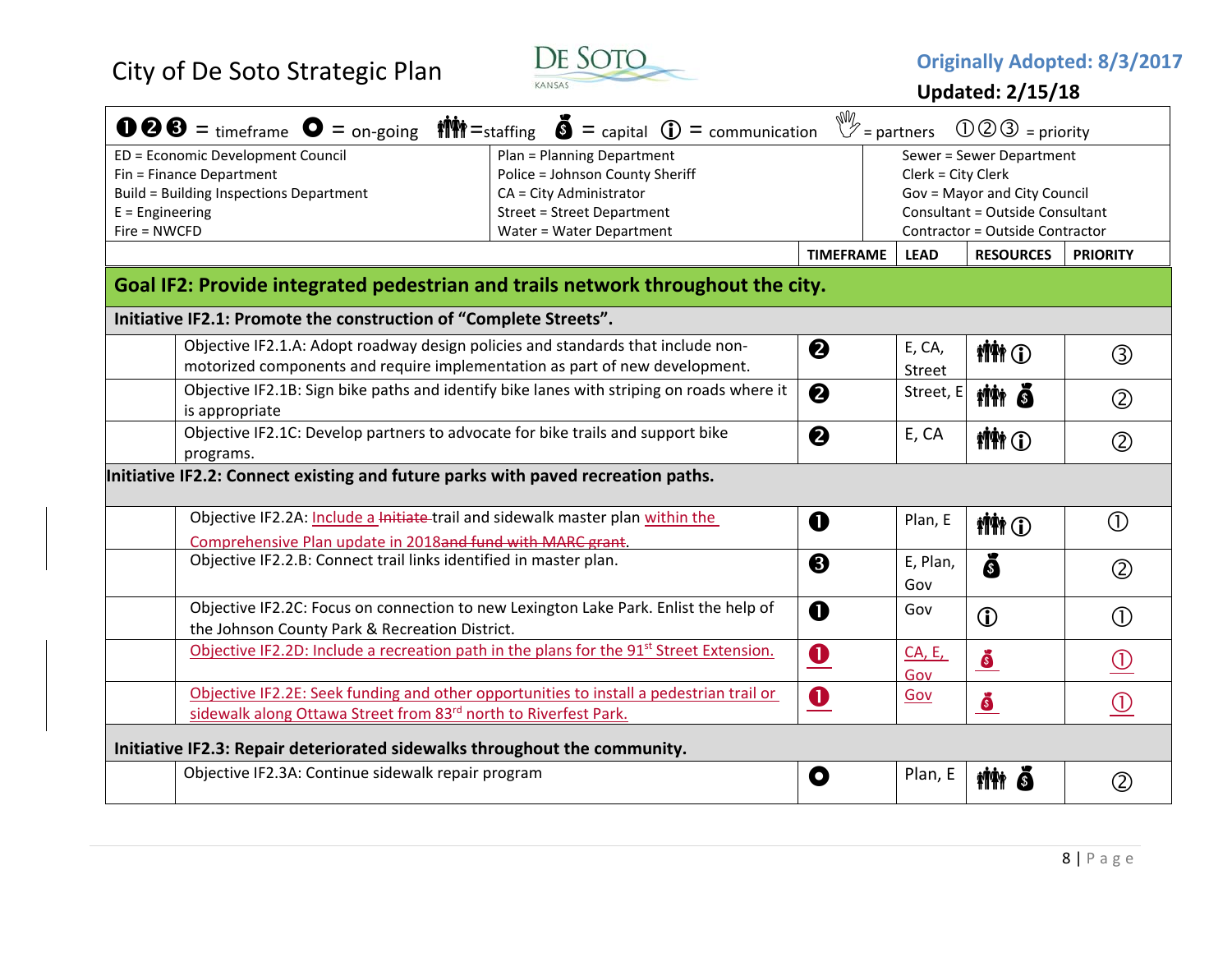

| $\bullet \bullet \bullet =$ timeframe $\bullet =$ on-going $\bullet$ $\bullet$ = staffing $\bullet =$ capital $\bullet$ = communication                                            |                                                                                                   | $\mathbb{W}_{2}$ = partners |                    | $\mathbb{O} \mathbb{O} \mathbb{O} =$ priority |                              |
|------------------------------------------------------------------------------------------------------------------------------------------------------------------------------------|---------------------------------------------------------------------------------------------------|-----------------------------|--------------------|-----------------------------------------------|------------------------------|
| ED = Economic Development Council                                                                                                                                                  | Plan = Planning Department                                                                        |                             |                    | Sewer = Sewer Department                      |                              |
| Fin = Finance Department                                                                                                                                                           | Police = Johnson County Sheriff                                                                   |                             | Clerk = City Clerk |                                               |                              |
| <b>Build = Building Inspections Department</b>                                                                                                                                     | CA = City Administrator                                                                           |                             |                    | Gov = Mayor and City Council                  |                              |
| $E =$ Engineering                                                                                                                                                                  | <b>Street = Street Department</b>                                                                 |                             |                    | Consultant = Outside Consultant               |                              |
| Fire = NWCFD                                                                                                                                                                       | Water = Water Department                                                                          |                             |                    | Contractor = Outside Contractor               |                              |
|                                                                                                                                                                                    |                                                                                                   | <b>TIMEFRAME</b>            | <b>LEAD</b>        | <b>RESOURCES</b>                              | <b>PRIORITY</b>              |
| Objective IF2.3B: Continue focus of sidewalk replacements and look for areas to<br>construct new sidewalks                                                                         |                                                                                                   | O                           | E, Plan            | tith ð                                        | $\circled{2}$                |
|                                                                                                                                                                                    |                                                                                                   |                             |                    |                                               |                              |
| Initiative IF2.4: Expand existing pedestrian network to fill existing gaps and include connections for multi-modal transportation.                                                 |                                                                                                   |                             |                    |                                               |                              |
| Objective IF2.4.A: Continue sidewalk repair program                                                                                                                                |                                                                                                   | O                           | Gov, CA            | tîte q                                        | $\circled{2}$                |
| See also Objective IF2.3B                                                                                                                                                          |                                                                                                   |                             |                    |                                               |                              |
| <b>Goal IF3: Expand water and sewer service areas.</b>                                                                                                                             |                                                                                                   |                             |                    |                                               |                              |
| Initiative IF3.1: Negotiate service territory agreement with RWD #7                                                                                                                |                                                                                                   |                             |                    |                                               |                              |
|                                                                                                                                                                                    | Objective IF3.1A: Work with RWD #7 to establish future service territory boundaries.              | $\mathbf{0}$                |                    | CA, Gov   MAY                                 | $\circled{\scriptstyle 1}$   |
| Objective IF3.1B: Work with RWD #7 to establish a water sales agreement that will<br>benefit the patrons of both systems, and provide for the economic development of<br>the area. |                                                                                                   | $\mathbf 0$                 |                    | CA, Gov   inter                               | $\left( \mathrm{T}\right)$   |
|                                                                                                                                                                                    |                                                                                                   |                             |                    |                                               |                              |
| Initiative IF3.2: Extend sewer collection system to developable areas along 95 <sup>th</sup> Street and Sunflower Road.                                                            |                                                                                                   |                             |                    |                                               |                              |
|                                                                                                                                                                                    | Objective IF3.2A: Implement Project #21 in the Capital Improvement Plan, extending                | $\mathbf 0$                 |                    | <b>ALAY</b>                                   | (1)                          |
|                                                                                                                                                                                    | sewers along 95 <sup>th</sup> to Lexington Avenue. Resurrect existing extension plans and update- |                             | CA, E              |                                               |                              |
| Objective IF3.2B: Approach land owners about the possibility of benefit district<br>financing.                                                                                     |                                                                                                   | ❸                           | CA                 | <b>First Report</b>                           | $\left( \overline{1}\right)$ |
|                                                                                                                                                                                    |                                                                                                   |                             |                    |                                               |                              |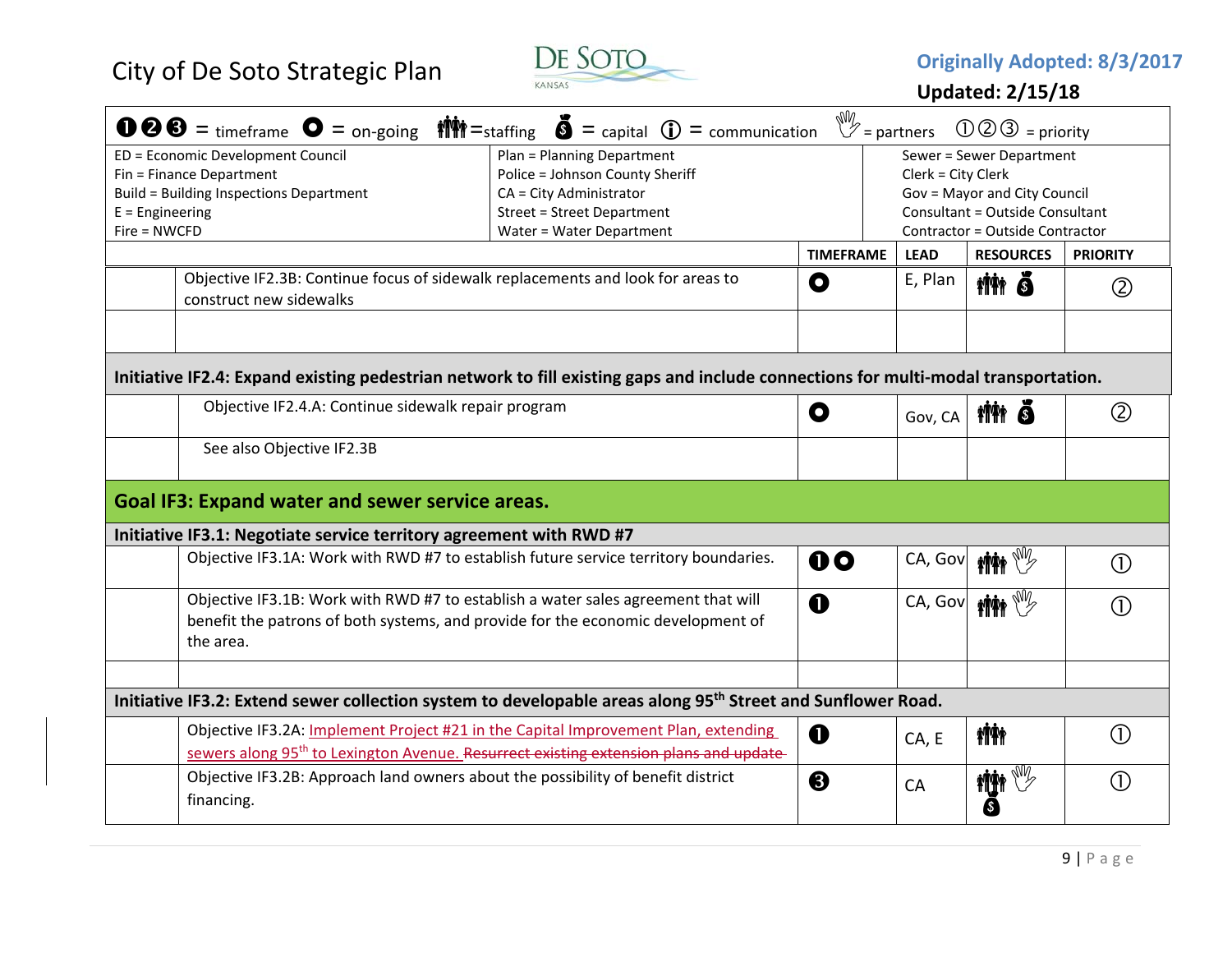

| <b>100€</b> = timeframe $\bullet$ = on-going $\parallel$ $\parallel$ = staffing $\bullet$ = capital $\circ$ = communication $\mathbb{V}$ = partners                                                                                                                                                               |  |                  |                                                                                                                                                             | $\mathbb{O} \mathbb{O} \mathbb{O}$ = priority |                 |
|-------------------------------------------------------------------------------------------------------------------------------------------------------------------------------------------------------------------------------------------------------------------------------------------------------------------|--|------------------|-------------------------------------------------------------------------------------------------------------------------------------------------------------|-----------------------------------------------|-----------------|
| ED = Economic Development Council<br>Plan = Planning Department<br>Fin = Finance Department<br>Police = Johnson County Sheriff<br><b>Build = Building Inspections Department</b><br>CA = City Administrator<br>$E =$ Engineering<br><b>Street = Street Department</b><br>Fire = NWCFD<br>Water = Water Department |  |                  | Sewer = Sewer Department<br>Clerk = City Clerk<br>Gov = Mayor and City Council<br><b>Consultant = Outside Consultant</b><br>Contractor = Outside Contractor |                                               |                 |
|                                                                                                                                                                                                                                                                                                                   |  | <b>TIMEFRAME</b> | <b>LEAD</b>                                                                                                                                                 | <b>RESOURCES</b>                              | <b>PRIORITY</b> |
| Objective IF3.2C: Negotiate with the Sunflower Redevelopment Group to obtain the<br>use of existing sewer infrastructure along Sunflower Road.                                                                                                                                                                    |  | $\mathbf 0$      | CA,                                                                                                                                                         | $\mathbb{M}$ in $\mathbb{W}$                  | $\circ$         |
|                                                                                                                                                                                                                                                                                                                   |  |                  | Gov                                                                                                                                                         |                                               |                 |
| Initiative IF3.3: Extend Sewer Service to existing developments currently on septic systems.                                                                                                                                                                                                                      |  |                  |                                                                                                                                                             |                                               |                 |
| Objective IF3.3A: Investigate costs and benefits of low pressure sewer systems in<br>residential subdivisions.                                                                                                                                                                                                    |  | ❷                | Plan                                                                                                                                                        | <b>ili</b> n                                  | (2)             |
| Objective IF3.3B: Review and reassess the sewer extensions map, specifically for areas<br>east of existing service territory.                                                                                                                                                                                     |  | 0                | Plan                                                                                                                                                        | <b>ili</b> n                                  | (2)             |
| See Also: Objectives EX1.2B, EX2.1B IF3.2A, IF3.2B                                                                                                                                                                                                                                                                |  |                  |                                                                                                                                                             |                                               |                 |
| <b>Goal IF4: Revitalize Downtown</b>                                                                                                                                                                                                                                                                              |  |                  |                                                                                                                                                             |                                               |                 |
| Initiative IF4.1: Promote appropriate mix of uses including non-retail and restaurants.                                                                                                                                                                                                                           |  |                  |                                                                                                                                                             |                                               |                 |
| Objective IF4.1.A: Update downtown masterplan with PSP grant funding. Use previous<br>plan as a starting point.                                                                                                                                                                                                   |  | 0                | Plan                                                                                                                                                        | nin Ö                                         | $\circled{2}$   |
| Objective IF4.1B: Provide economic incentives for existing and new business startups<br>and for private investment in properties                                                                                                                                                                                  |  | 00               | CA,                                                                                                                                                         | Ō                                             | $\circled{2}$   |
| Objective IF4.1D: Resurrect streetscape plan and pursue outside funding sources to<br>implement public streetscape project                                                                                                                                                                                        |  | ❷                | Plan                                                                                                                                                        | <b>iÑi</b>                                    | $^{\circledR}$  |
| Objective IF4.1E: Increase enforcement of codes focus                                                                                                                                                                                                                                                             |  | 00               | <b>Build</b>                                                                                                                                                | <b>ilit</b>                                   | (2)             |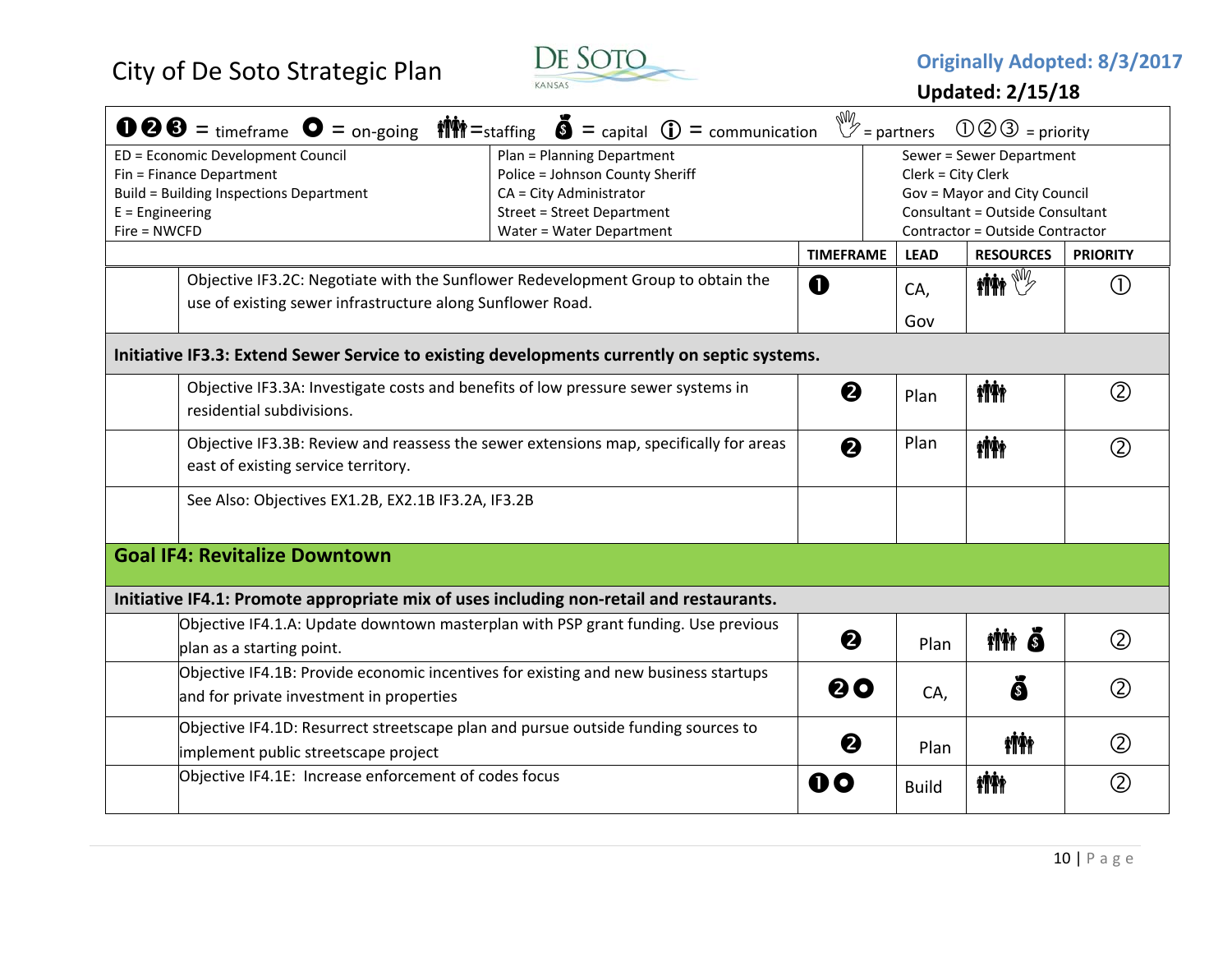

| $\mathbf{0} \otimes \mathbf{0} =$ timeframe $\mathbf{0} =$ on-going $\mathbf{m} =$ staffing $\mathbf{0} =$ capital $\mathbf{0} =$ communication |                                   |                         | $\mathbb{W}_2$ = partners | $\circled{1}\circled{2}\circled{3}$ = priority |                 |
|-------------------------------------------------------------------------------------------------------------------------------------------------|-----------------------------------|-------------------------|---------------------------|------------------------------------------------|-----------------|
| ED = Economic Development Council                                                                                                               | Plan = Planning Department        |                         |                           | Sewer = Sewer Department                       |                 |
| Fin = Finance Department                                                                                                                        | Police = Johnson County Sheriff   |                         | Clerk = City Clerk        |                                                |                 |
| <b>Build = Building Inspections Department</b>                                                                                                  | CA = City Administrator           |                         |                           | Gov = Mayor and City Council                   |                 |
| $E =$ Engineering                                                                                                                               | <b>Street = Street Department</b> |                         |                           | <b>Consultant = Outside Consultant</b>         |                 |
| $Fire = NWCFD$                                                                                                                                  | Water = Water Department          |                         |                           | Contractor = Outside Contractor                |                 |
|                                                                                                                                                 |                                   | <b>TIMEFRAME</b>        | <b>LEAD</b>               | <b>RESOURCES</b>                               | <b>PRIORITY</b> |
| <b>Goal IF5: Develop an Emergency Preparedness and Disaster Recovery Plan</b>                                                                   |                                   |                         |                           |                                                |                 |
|                                                                                                                                                 |                                   |                         |                           |                                                |                 |
| Initiative IF5.1: Develop a comprehensive and unified emergency and disaster plan for the City that is consistent with and                      |                                   |                         |                           |                                                |                 |
| complementary to the County's plan.                                                                                                             |                                   |                         |                           |                                                |                 |
|                                                                                                                                                 |                                   |                         |                           |                                                |                 |
| Objective IF 5.1.A: Work with County as a baseline for our plan                                                                                 |                                   |                         |                           |                                                | (1)             |
|                                                                                                                                                 |                                   | $\mathbf{o} \mathbf{e}$ | CA, Fire                  | <b>ivility</b>                                 |                 |
| Objective IF 5.1.B: Hire consultant to complete plans                                                                                           |                                   |                         |                           |                                                | (1)             |
|                                                                                                                                                 |                                   | $\bullet$               | Consultant                | 6                                              |                 |
| Goal IF6: Develop and Maintain a Formalized 5-Year Capital Improvement Plan                                                                     |                                   |                         |                           |                                                |                 |
| Initiative IF6.1: Develop a comprehensive long-range funding and expenditure plan for all capital improvement projects                          |                                   |                         |                           |                                                |                 |
|                                                                                                                                                 |                                   |                         |                           |                                                |                 |
| Objective IF 6.1.A: Update plan yearly, and overhaul plan every 5 years, to include public                                                      |                                   |                         |                           |                                                |                 |
|                                                                                                                                                 |                                   |                         |                           |                                                |                 |
|                                                                                                                                                 |                                   | $\bullet$               | CA, Fire                  | <b>ini</b>                                     | (1)             |
| outreach and involvement.                                                                                                                       |                                   |                         | All                       |                                                |                 |
|                                                                                                                                                 |                                   |                         |                           |                                                |                 |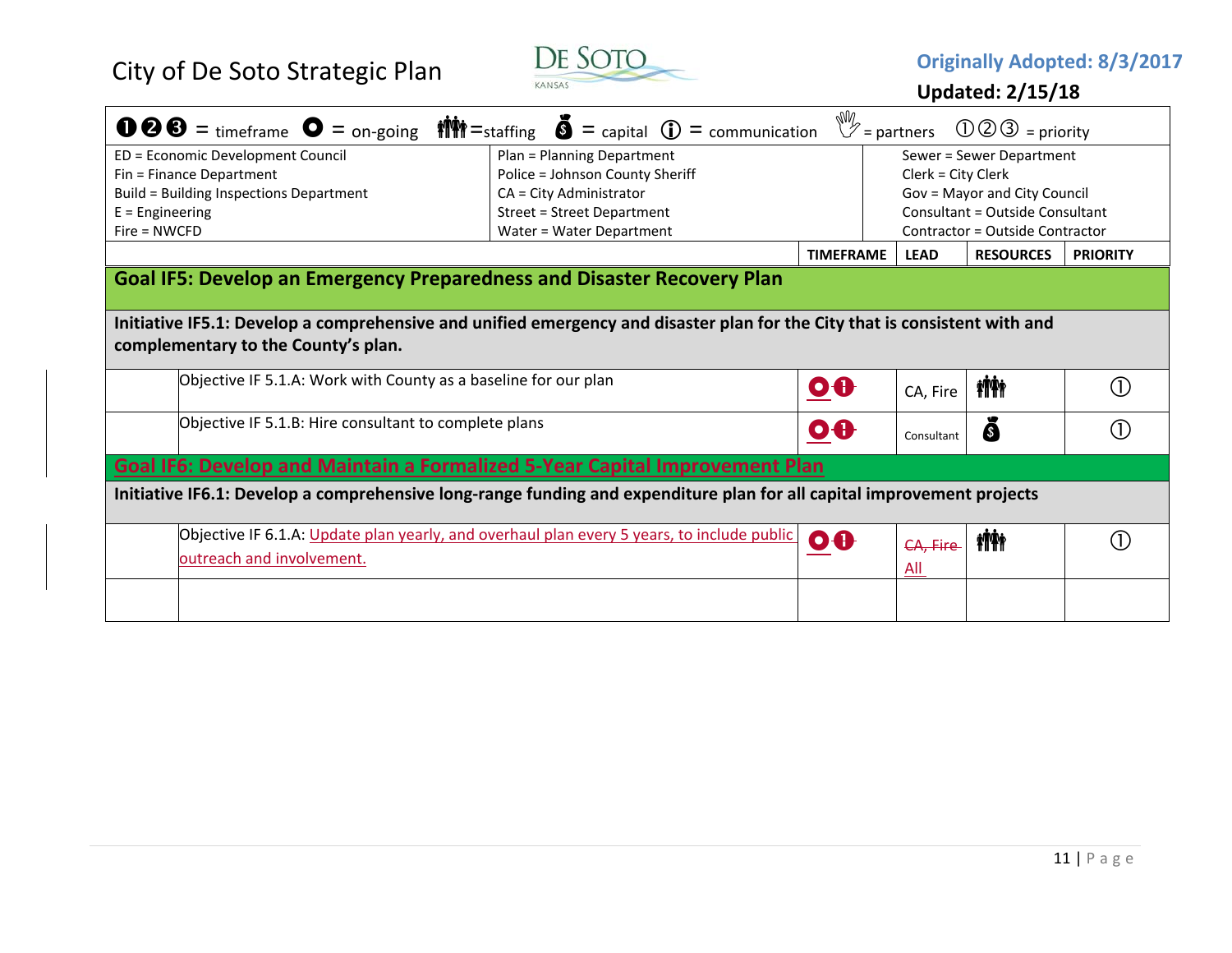

#### **Focus Area 2 – Expansion (EX)**

Vision: De Soto desires to increase in size of the City in terms of its population, geographical footprint, utility service coverage, retail opportunities, and industrial base. We recognize that economic development and growth are catalysts to attracting and funding quality of life initiatives, and maintaining the vibrancy of the community. We visualize <sup>a</sup> future where the City has expanded its corporate boundaries, utilities, road network, and other public services into areas that are conducive and appropriate for growth, to include portions of the former Sunflower Army Ammunition Plant.

|                                         | <b>1000</b> = timeframe $\bullet$ = on-going $\bullet$ $\bullet$ = taffing $\bullet$ = capital $\bullet$ = communication $\mathbb{V}$ = partners 000 = priority |                  |                              |                                 |                              |
|-----------------------------------------|-----------------------------------------------------------------------------------------------------------------------------------------------------------------|------------------|------------------------------|---------------------------------|------------------------------|
| ED = Economic Development Council       | Plan = Planning Department                                                                                                                                      |                  | Sewer = Sewer Department     |                                 |                              |
| Fin = Finance Department                | Police = Johnson County Sheriff                                                                                                                                 |                  | $Clerk = City Clerk$         |                                 |                              |
| Build = Building Inspections Department | $CA = City$ Administrator                                                                                                                                       |                  | Gov = Mayor and City Council |                                 |                              |
| $E =$ Engineering                       | Street = Street Department                                                                                                                                      |                  |                              | Consultant = Outside Consultant |                              |
| $Fire = NWCFD$                          | Water = Water Department                                                                                                                                        |                  |                              | Contractor = Outside Contractor |                              |
|                                         |                                                                                                                                                                 | <b>TIMEFRAME</b> | <b>LEAD</b>                  | <b>RESOURCES</b>                | <b>PRIORITY</b>              |
| <b>Goal EX1: Increase Population.</b>   |                                                                                                                                                                 |                  |                              |                                 |                              |
|                                         | Initiative EX1.1: Work with the Economic Development Council to enact their recently-completed "roadmap" to meet targeted goals of                              |                  |                              |                                 |                              |
| population increase.                    |                                                                                                                                                                 |                  |                              |                                 |                              |
| above previous commitments.             | Objective EX1.1.A: Continue to financially support the efforts of the EDC at levels at or                                                                       | O                | Gov<br>CA                    | <b>AND</b><br>Š                 | (1)                          |
| economic development proposals.         | Objective EX1.1.B: Continue to devote staff and council time to responding to                                                                                   | O                | Gov CA                       | <b>inity</b>                    | $\left( \frac{1}{2} \right)$ |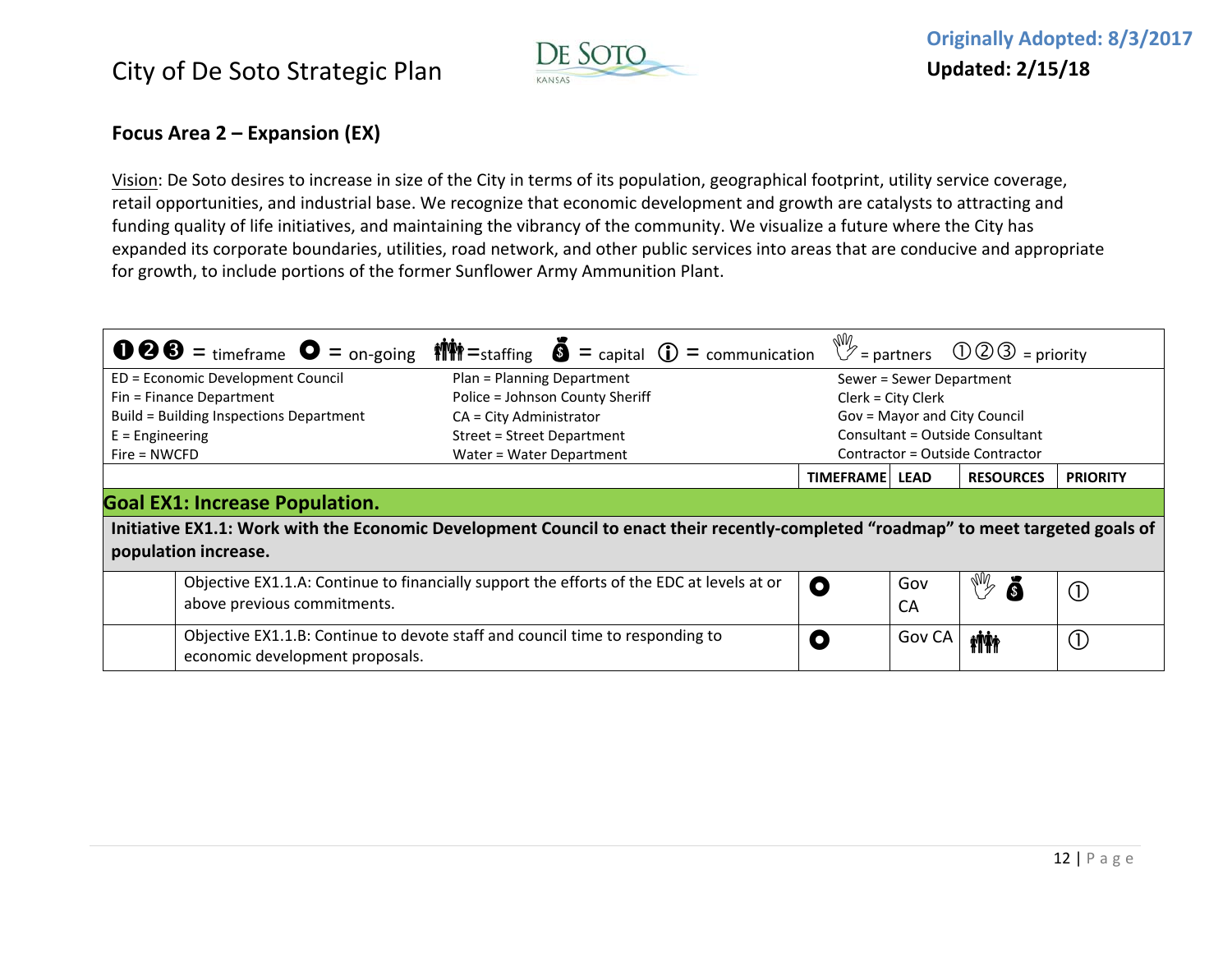

**Originally Adopted: 8/3/2017**

|                                                             | <b>①②⑤</b> = timeframe $\bullet$ = on-going $\parallel$ $\parallel$ = staffing $\bullet$ = capital $\circ$ = communication $\mathbb{V}$ = partners |                  |                    | $\mathbb{O} \mathbb{O} \mathbb{O}$ = priority |                            |
|-------------------------------------------------------------|----------------------------------------------------------------------------------------------------------------------------------------------------|------------------|--------------------|-----------------------------------------------|----------------------------|
| ED = Economic Development Council                           | Plan = Planning Department                                                                                                                         |                  |                    | Sewer = Sewer Department                      |                            |
| Fin = Finance Department                                    | Police = Johnson County Sheriff                                                                                                                    |                  | Clerk = City Clerk |                                               |                            |
| <b>Build = Building Inspections Department</b>              | CA = City Administrator                                                                                                                            |                  |                    | Gov = Mayor and City Council                  |                            |
| $E =$ Engineering                                           | <b>Street = Street Department</b>                                                                                                                  |                  |                    | <b>Consultant = Outside Consultant</b>        |                            |
| $Fire = NWCFD$                                              | Water = Water Department                                                                                                                           |                  |                    | Contractor = Outside Contractor               |                            |
|                                                             |                                                                                                                                                    | <b>TIMEFRAME</b> | <b>LEAD</b>        | <b>RESOURCES</b>                              | <b>PRIORITY</b>            |
| Initiative EX1.2: Update the City's Comprehensive Plan.     |                                                                                                                                                    |                  |                    |                                               |                            |
| Objective EX1.2A: Update land use plan.                     |                                                                                                                                                    | $\bullet$        | Plan<br>Cons       | titi õ                                        | $\circled{0}$              |
| Objective EX1.2B: Update master plans for water and sewer.  |                                                                                                                                                    | $\bullet$        | Ε,<br>Plan         | <b>ilitik</b>                                 | $\bigcirc$                 |
| Objective EX1.2C: Identify areas for higher density housing |                                                                                                                                                    | $\bullet$        | Plan, E            | <b>inity</b>                                  | $\circled{0}$              |
| Objective EX1.2D: Incorporate EDC Roadmap plan.             |                                                                                                                                                    | $\bullet$        | Plan, E            | <b>ATA</b>                                    | $\circled{\scriptstyle 1}$ |
| afford employees the opportunity to live in the community.  | Initiative EX1.3: Continue to work with potential and existing employers to locate to or stay in De Soto and to provide wage scales that           |                  |                    |                                               |                            |
| retention.                                                  | Objective EX1.3A: Review economic incentive policies to encourage employer                                                                         | ❷                | Gov, CA            | <b>ANA</b>                                    | $\circledS$                |
| compliance with wage rate requirements.                     | Objective EX1.3B: Continue to review existing abatement agreements to ensure                                                                       | O                | CA                 | <b>iÑi</b>                                    | ③                          |
| See also Initiative IG2.2 - Cooperation with EDC:           |                                                                                                                                                    | $\mathbf 0$      |                    | $\mathbb{R}^{\mathbb{N}}$ in $\mathbb{N}$     | $\circled{0}$              |
| Initiative EX1.4: Promote Residential Development.          |                                                                                                                                                    |                  |                    |                                               |                            |
| Objective EX1.4A: Revise policies on Excise tax collection. |                                                                                                                                                    | $\bullet$        | Gov                | <b>MM</b> O                                   | $\circled{0}$              |
| facilities.                                                 | Objective EX1.4B: Consider public/private partnerships for the extension of needed                                                                 | $\mathbf 0$      | Gov                | $\mathbb{C}^{\mathbb{C}}$                     | $\circledS$                |
| See Also: Objectives EX1.2A, EX1.2B, EX1.2C, and EX1.2D     |                                                                                                                                                    |                  |                    |                                               |                            |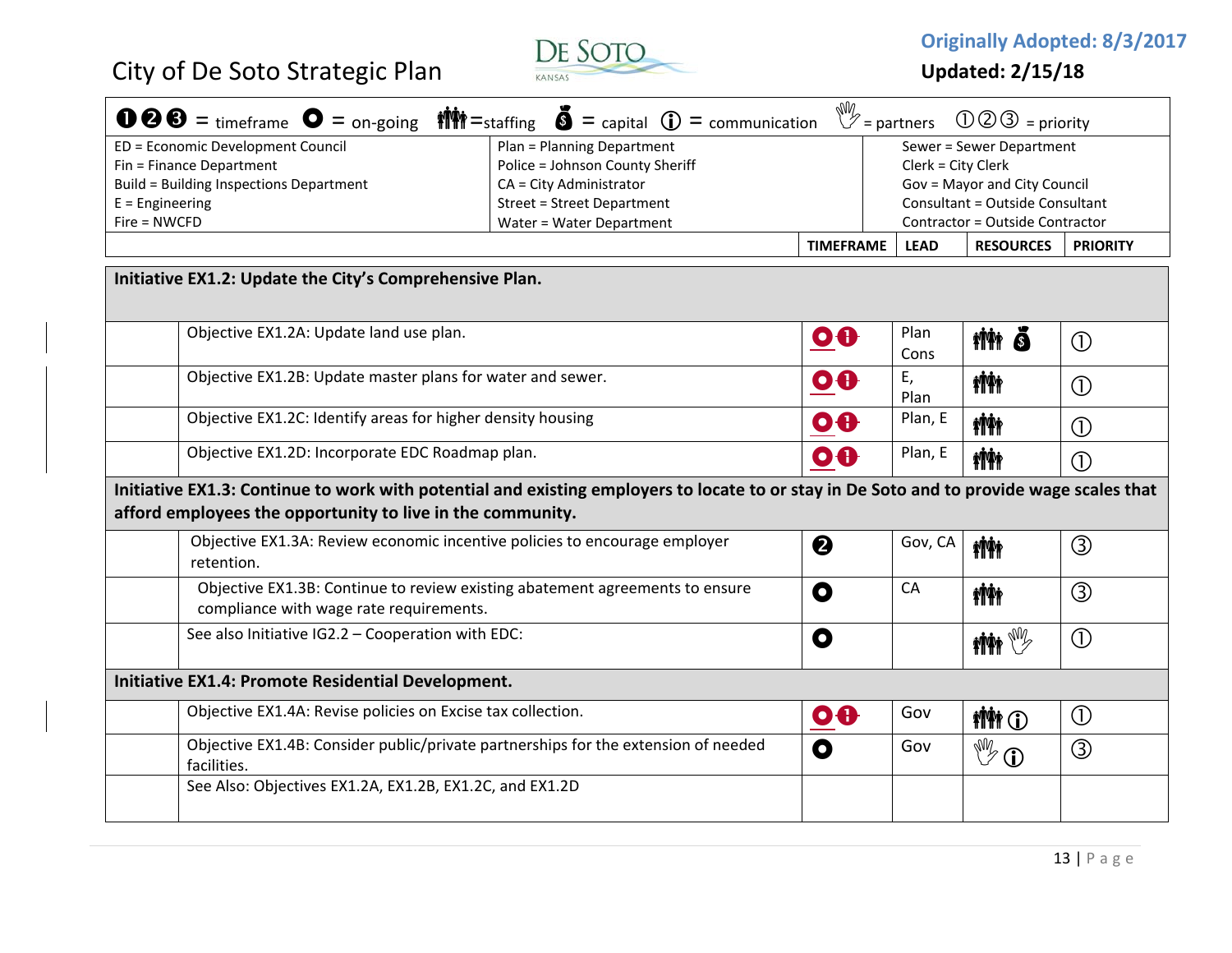

**Originally Adopted: 8/3/2017**

**Updated: 2/15/18**

|                                         | <b>①②③</b> = timeframe $\bullet$ = on-going $\parallel \parallel \parallel \parallel$ = staffing $\bullet$ = capital $\bullet$ = communication $\mathbb{V}$ = partners $\textcircled{10}$ = priority |                                 |             |                          |                 |
|-----------------------------------------|------------------------------------------------------------------------------------------------------------------------------------------------------------------------------------------------------|---------------------------------|-------------|--------------------------|-----------------|
| ED = Economic Development Council       | Plan = Planning Department                                                                                                                                                                           |                                 |             | Sewer = Sewer Department |                 |
| Fin = Finance Department                | Police = Johnson County Sheriff                                                                                                                                                                      | Clerk = City Clerk              |             |                          |                 |
| Build = Building Inspections Department | Gov = Mayor and City Council<br>CA = City Administrator                                                                                                                                              |                                 |             |                          |                 |
| $E =$ Engineering                       | <b>Street = Street Department</b>                                                                                                                                                                    | Consultant = Outside Consultant |             |                          |                 |
| $Fire = NWCFD$                          | Water = Water Department                                                                                                                                                                             | Contractor = Outside Contractor |             |                          |                 |
|                                         |                                                                                                                                                                                                      | <b>TIMEFRAME</b>                | <b>LEAD</b> | <b>RESOURCES</b>         | <b>PRIORITY</b> |

#### **Goal EX2: Annex surrounding areas as appropriate and when needed to facilitate growth**

**Initiative EX2.1: Identify appropriate areas for expansion within the Comprehensive Plan**

| Objective EX2.1A: Update land use plan (See Objective EX1.2A)                                                                     | $\bullet$ | Plan    | <b>ivit</b><br>Ā             | $\bigcirc$    |
|-----------------------------------------------------------------------------------------------------------------------------------|-----------|---------|------------------------------|---------------|
| Objective EX2.1B: Utility master plan (See Objective EX1.2B)                                                                      | $\bullet$ | E       | <b>ith</b>                   | $\bigcirc$    |
| Initiative EX2.2: Work closely with Johnson County and Sunflower Redevelopment Group to ensure that the development of the former |           |         |                              |               |
| Sunflower Army Ammunition Plant is in concert with De Soto's short and long-term goals.                                           |           |         |                              |               |
| Objective EX2.2A: Incorporate Sunflower into future land use plan and utility extension<br>plans                                  | 0         | E, Plan | <b>ATA</b>                   | $\bigcirc$    |
| Objective EX2.2B: Encourage County to allow development to occur as clean-up<br>progresses.                                       | O         | Gov, CA | $\mathbb{M}$ in $\mathbb{W}$ | $\bigcirc$    |
| Objective EX2.2C: Consider TIF district for northern portions of Sunflower property to<br>entice development.                     | 2         | Gov, CA | G)                           | $\circled{2}$ |
| Objective EX2.2D: Include Sunflower property in or EDC efforts.                                                                   | O         | ED, CA  | <b>ini</b>                   | $\bigcirc$    |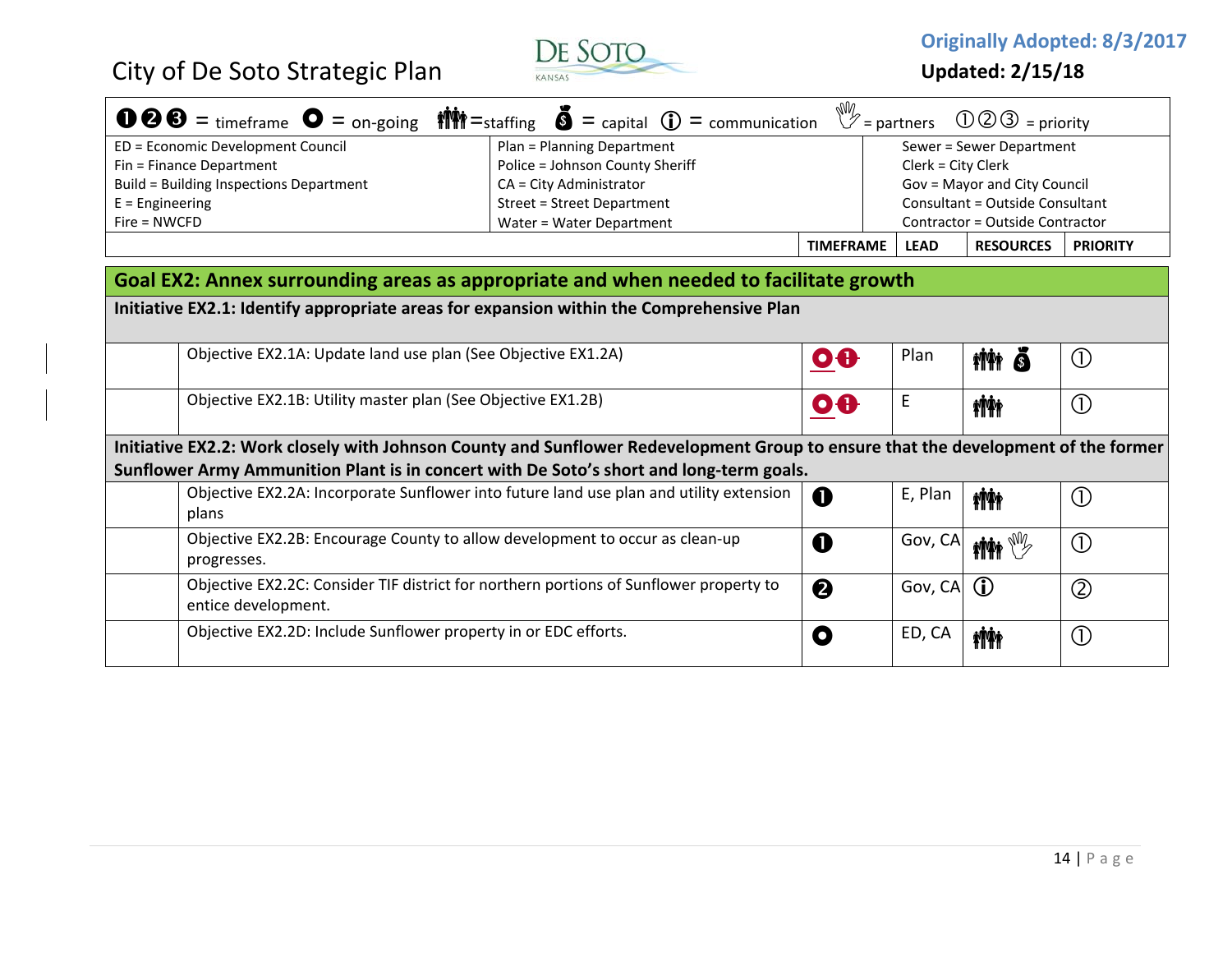

### **Focus Area 3– Image (IG)**

<u>Vision</u>: De Soto's status and perception within in the region and state plays an important role in our ability to pursue economic development and quality of life goals. Public communications, branding, and marketing all play an important role in advancing <sup>a</sup> positive image for De Soto. We envision <sup>a</sup> future De Soto is <sup>a</sup> recognized name in the metro area that evokes positive perceptions as a forward thinking, professional, clean, and respected community whose residents and business leaders are prideful about the community, and are kept informed and engaged on civic matters.

|                                                             | <b>1000</b> = timeframe $\bullet$ = on-going $\bullet$ $\bullet$ = taffing $\bullet$ = capital $\bullet$ = communication $\mathbb{V}$ = partners $\bullet$ 000 = priority |                    |                          |                                        |                 |
|-------------------------------------------------------------|---------------------------------------------------------------------------------------------------------------------------------------------------------------------------|--------------------|--------------------------|----------------------------------------|-----------------|
| ED = Economic Development Council                           | Plan = Planning Department                                                                                                                                                |                    | Sewer = Sewer Department |                                        |                 |
| Fin = Finance Department                                    | Police = Johnson County Sheriff                                                                                                                                           | Clerk = City Clerk |                          |                                        |                 |
| Build = Building Inspections Department                     | $CA = City$ Administrator                                                                                                                                                 |                    |                          | Gov = Mayor and City Council           |                 |
| $E =$ Engineering                                           | <b>Street = Street Department</b>                                                                                                                                         |                    |                          | <b>Consultant = Outside Consultant</b> |                 |
| $Fire = NWCFD$                                              | Water = Water Department                                                                                                                                                  |                    |                          | Contractor = Outside Contractor        |                 |
|                                                             |                                                                                                                                                                           | <b>TIMEFRAME</b>   | <b>LEAD</b>              | <b>RESOURCES</b>                       | <b>PRIORITY</b> |
| <b>Goal IG1: Enhance communications with the public.</b>    |                                                                                                                                                                           |                    |                          |                                        |                 |
| Initiative IG1.1: Develop and implement a new City Website. |                                                                                                                                                                           |                    |                          |                                        |                 |
|                                                             | Objective IG1.1A: Develop and maintain a community calendar in concert with                                                                                               | ❷                  | Clerk                    | <b>iffi</b>                            |                 |
| the EDC and Chamber of Commerce.                            |                                                                                                                                                                           |                    |                          |                                        |                 |
|                                                             | Objective IG1.1B: Hire consultant to produce new City website which includes                                                                                              | 08                 | СA                       | $\mathbf{\Omega}$                      | (2)             |
| user interface for easy content management.                 |                                                                                                                                                                           |                    |                          |                                        |                 |
|                                                             | Objective IG1.1C: Hire consultant to manage City website content.                                                                                                         | $\bullet$          | <b>CA</b>                | $\bullet$                              | <del>(2</del>   |
|                                                             |                                                                                                                                                                           |                    |                          |                                        |                 |
|                                                             | Initiative IG1.2: Develop a brand for De Soto as a marketing and communication tool.                                                                                      |                    |                          |                                        |                 |
|                                                             | Objective IG1.2A: Hire consultant to work with City and EDC to refresh 2004                                                                                               | ❷                  | СA                       | 6                                      | 3               |
| Marketing Plan.                                             |                                                                                                                                                                           |                    |                          |                                        |                 |
| Objective IG1.2B: Implement community signage.              |                                                                                                                                                                           | 2                  | СA                       | A                                      |                 |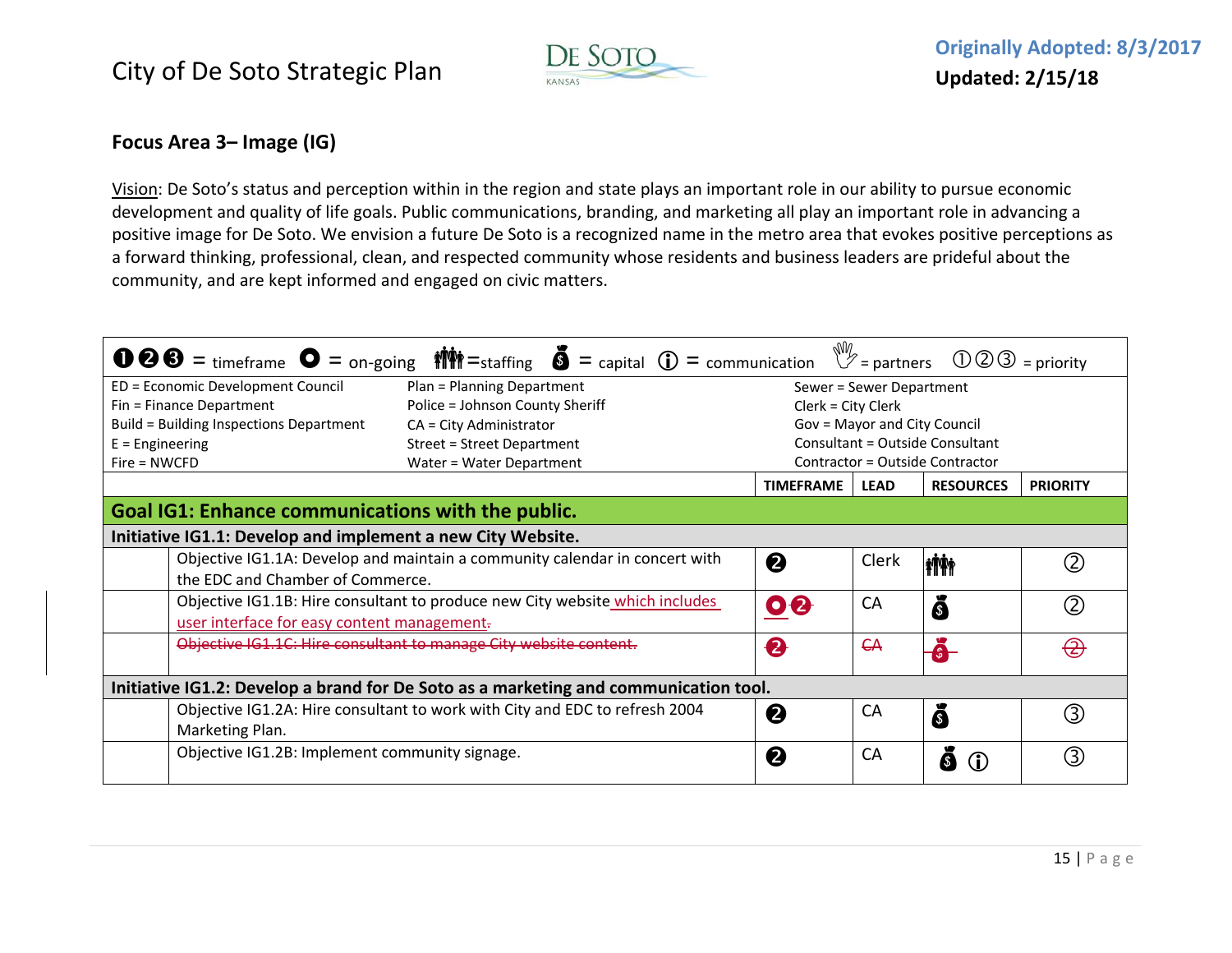

**Originally Adopted: 8/3/2017**

|                                         | $\bullet \bullet \bullet =$ timeframe $\bullet =$ on-going $\bullet$ $\bullet$ = staffing $\bullet$ = capital $\bullet$ = communication |                         | $\mathbb{W}_{2}$ = partners  | $\textcircled{1}\textcircled{3}$ = priority |                 |
|-----------------------------------------|-----------------------------------------------------------------------------------------------------------------------------------------|-------------------------|------------------------------|---------------------------------------------|-----------------|
| ED = Economic Development Council       | Plan = Planning Department                                                                                                              |                         | Sewer = Sewer Department     |                                             |                 |
| Fin = Finance Department                | Police = Johnson County Sheriff                                                                                                         | Clerk = City Clerk      |                              |                                             |                 |
| Build = Building Inspections Department | CA = City Administrator                                                                                                                 |                         | Gov = Mayor and City Council |                                             |                 |
| $E =$ Engineering                       | <b>Street = Street Department</b>                                                                                                       |                         |                              | Consultant = Outside Consultant             |                 |
| Fire = NWCFD                            | Water = Water Department                                                                                                                |                         |                              | Contractor = Outside Contractor             |                 |
|                                         |                                                                                                                                         | <b>TIMEFRAME</b>        | <b>LEAD</b>                  | <b>RESOURCES</b>                            | <b>PRIORITY</b> |
| implementation.                         | Objective IG1.2C: Resurrect the K-10 Monument Sign project and consider                                                                 | 0                       | Plan                         | Ŏ                                           | $\circled{2}$   |
|                                         | Initiative IG1.3: Provide printed or non-digital communications for those segments of the population who are not inclined to use        |                         |                              |                                             |                 |
| digital communications                  |                                                                                                                                         |                         |                              |                                             |                 |
|                                         |                                                                                                                                         |                         |                              |                                             |                 |
|                                         | Objective IG1.3A: Develop and distribute a City Hall newsletter & make better use                                                       | $\mathbf 0$             | CA                           | tîti Õ                                      |                 |
| of water bill notifications             |                                                                                                                                         |                         |                              |                                             | $^{\circledR}$  |
|                                         |                                                                                                                                         |                         |                              |                                             |                 |
|                                         | Objective IG1.3B: Purchase and install electronic message boards at strategic                                                           | ❸                       | CA                           | Õ                                           | $\circled{2}$   |
| locations.                              |                                                                                                                                         |                         |                              |                                             |                 |
|                                         | Objective IG1.3C: Hold periodic public outreach meetings, or attend meetings of                                                         | O                       | Plan, CA, E,                 | <b>MM</b> O                                 | $\circled{2}$   |
|                                         | civic organizations to give updates on City activities.                                                                                 |                         | Clerk                        |                                             |                 |
|                                         | Objective IG1.3D: Consider advertising on TV and Radio for civic events.                                                                | $\mathbf{o}$            | Gov                          | Õ                                           | $\circled{2}$   |
|                                         | Initiative IG1.4: Increase the City's presence on social media.                                                                         |                         |                              |                                             |                 |
|                                         | Objective IG1.4A: Expand communications ability with the most recent                                                                    | O                       | Plan, CA, E,                 | <b>MM</b> O                                 | $\circled{2}$   |
|                                         | technology advances and to provide coverage as the community grows                                                                      |                         | Clerk                        |                                             |                 |
|                                         | Objective IG1.4B: Develop a structured public communication plan.                                                                       | 2                       | Plan, CA,                    | <b>MM</b> O                                 | $^{\circledR}$  |
|                                         |                                                                                                                                         |                         | E, Clerk                     |                                             |                 |
|                                         | Objective IG1.4C: Pursue social media Facebook and Skype for crime reporting                                                            | 0                       | Plan, CA, E,                 | Õ                                           | $^{\circledR}$  |
|                                         | and alerts for criminal activity in a specific area.                                                                                    |                         | <b>Clerk</b>                 |                                             |                 |
| <b>Goal IG2: Market the City</b>        |                                                                                                                                         |                         |                              |                                             |                 |
|                                         | Initiative IG2.1: Advertise the City's assets and benefits to potential residents and businesses                                        |                         |                              |                                             |                 |
|                                         | Objective IG2.1A: Work with Chamber & EDE to hire a consultant to                                                                       | $\overline{\mathbf{0}}$ | Gov,                         | Õ                                           | $\circledS$     |
| produce a promotional video.            |                                                                                                                                         |                         | Cons.                        |                                             |                 |
|                                         | Objective IG2.1B: Place paid targeted advertisements on social media like                                                               | 0                       | CA                           | ŏ                                           | ③               |
|                                         | Twitter or Facebook. Work closely with Chamber and EDC on this issue.                                                                   |                         |                              |                                             |                 |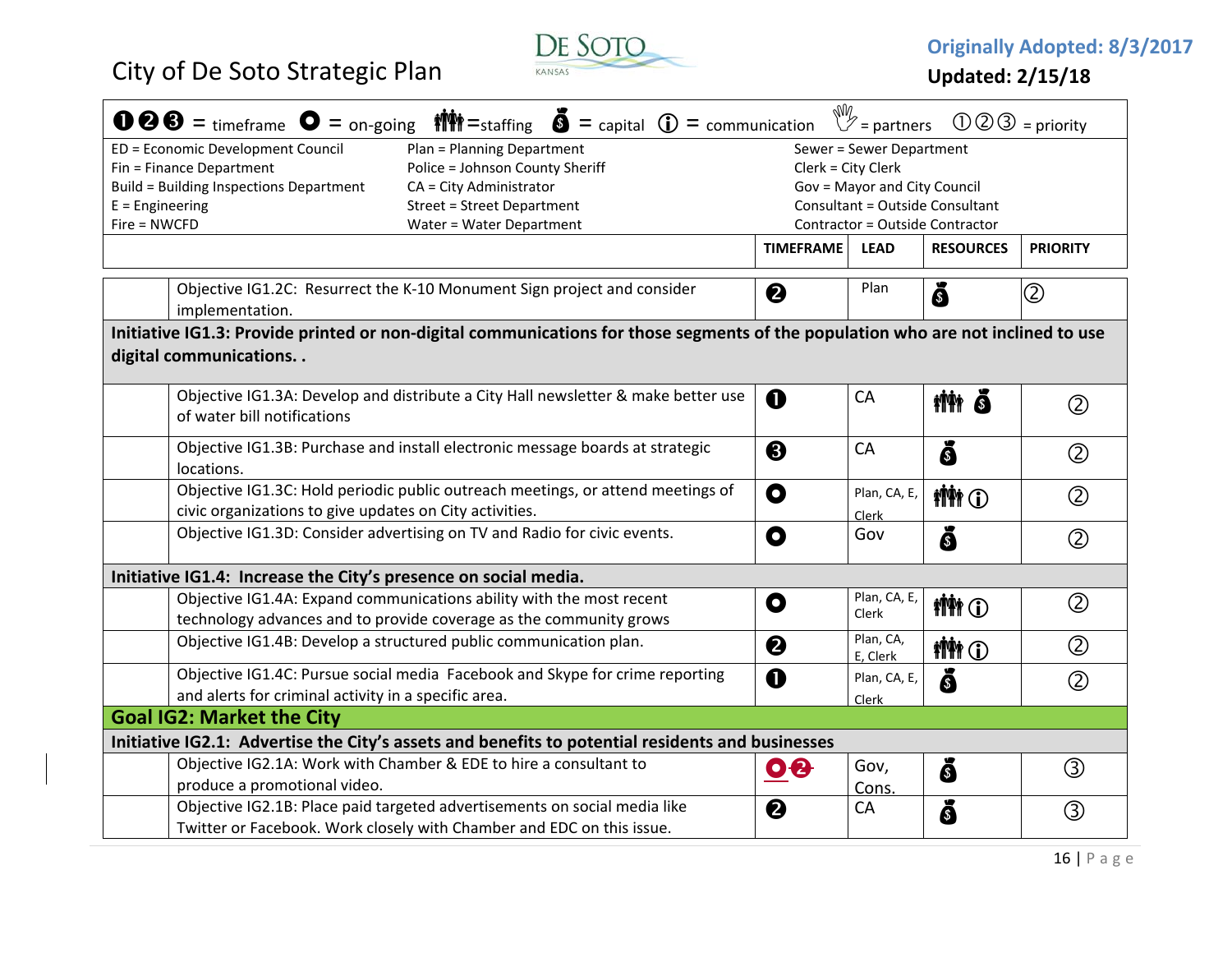

**Originally Adopted: 8/3/2017**

| <b>100</b> = timeframe $\bullet$ = on-going $\parallel \bullet \parallel \bullet$ = staffing $\bullet$ = capital $\circled{0}$ = communication $\mathbb{W}$ = partners |                         |                              | $\mathbb{O} \mathbb{O} \mathbb{O}$ = priority |                            |  |  |  |  |
|------------------------------------------------------------------------------------------------------------------------------------------------------------------------|-------------------------|------------------------------|-----------------------------------------------|----------------------------|--|--|--|--|
| ED = Economic Development Council<br>Plan = Planning Department<br>Sewer = Sewer Department                                                                            |                         |                              |                                               |                            |  |  |  |  |
| Police = Johnson County Sheriff<br>Fin = Finance Department                                                                                                            |                         | Clerk = City Clerk           |                                               |                            |  |  |  |  |
| Build = Building Inspections Department<br>CA = City Administrator                                                                                                     |                         | Gov = Mayor and City Council |                                               |                            |  |  |  |  |
| Consultant = Outside Consultant<br>$E =$ Engineering<br><b>Street = Street Department</b><br>Contractor = Outside Contractor                                           |                         |                              |                                               |                            |  |  |  |  |
| Fire = NWCFD<br>Water = Water Department                                                                                                                               |                         |                              |                                               |                            |  |  |  |  |
|                                                                                                                                                                        | <b>TIMEFRAME</b>        | <b>LEAD</b>                  | <b>RESOURCES</b>                              | <b>PRIORITY</b>            |  |  |  |  |
| Objective IG2.1C: Produce a "Welcome Packet" and distribute it to new                                                                                                  | 0                       | Clerk                        | <b>tith 6</b>                                 | ③                          |  |  |  |  |
| residents or businesses.                                                                                                                                               |                         |                              |                                               |                            |  |  |  |  |
| Initiative IG2.2: Coordinate more closely with the Economic Development Council and Chamber of Commerce                                                                |                         |                              |                                               |                            |  |  |  |  |
| Objective IG2.2A: Confirm policy support of the EDC "Road Map"                                                                                                         | O                       | Gov                          | $\mathbf{D}$                                  | (1)                        |  |  |  |  |
| Goal IG3: Increase codes enforcement and beautification efforts.                                                                                                       |                         |                              |                                               |                            |  |  |  |  |
| Initiative IG3.1: Become more proactive with enforcement of property maintenance and junk codes                                                                        |                         |                              |                                               |                            |  |  |  |  |
| Objective IG3.1A: Re-asses codes enforcement policy established in 2015.                                                                                               | $\overline{\mathbf{0}}$ | Gov,<br><b>Build</b>         | <b>MM</b> O                                   | $\circled{\scriptstyle 1}$ |  |  |  |  |
| Objective IG3.1B: Develop internal policy awareness among Staff and Council to<br>enhance unity in enforcement efforts.                                                | $\mathbf 0$             | CA                           | <b>MM</b> O                                   | $\circled{\scriptstyle 1}$ |  |  |  |  |
| Objective IG3.1C: Create committee to coordinate volunteer efforts to assist with                                                                                      | $\bullet$               | Build,                       | <b>MAN</b>                                    |                            |  |  |  |  |
| cleanup and repairs to properties identified by codes enforcement activities                                                                                           |                         | Plan                         |                                               | O                          |  |  |  |  |
| <b>Goal IG4: Identify and promote beautification efforts</b>                                                                                                           |                         |                              |                                               |                            |  |  |  |  |
| Initiative IG4.1: Construct entrance signage or other public art along K-10 or at other locations in the community.                                                    |                         |                              |                                               |                            |  |  |  |  |
| Objective IG4.1A: Resurrect K-10 roadside signage plans and implement project.                                                                                         | ❷                       | E                            | <b>MMO</b>                                    | ③                          |  |  |  |  |
| Objective IG4.1B: Pursue funding and volunteer efforts for public art.                                                                                                 | 2                       | Gov, CA                      | $\mathbf{M} \in \mathbb{R}^{n \times n}$      | ③                          |  |  |  |  |
| Initiative IG4.2: Ensure that public properties and rights-of-way are kept clean and mowed.                                                                            |                         |                              |                                               |                            |  |  |  |  |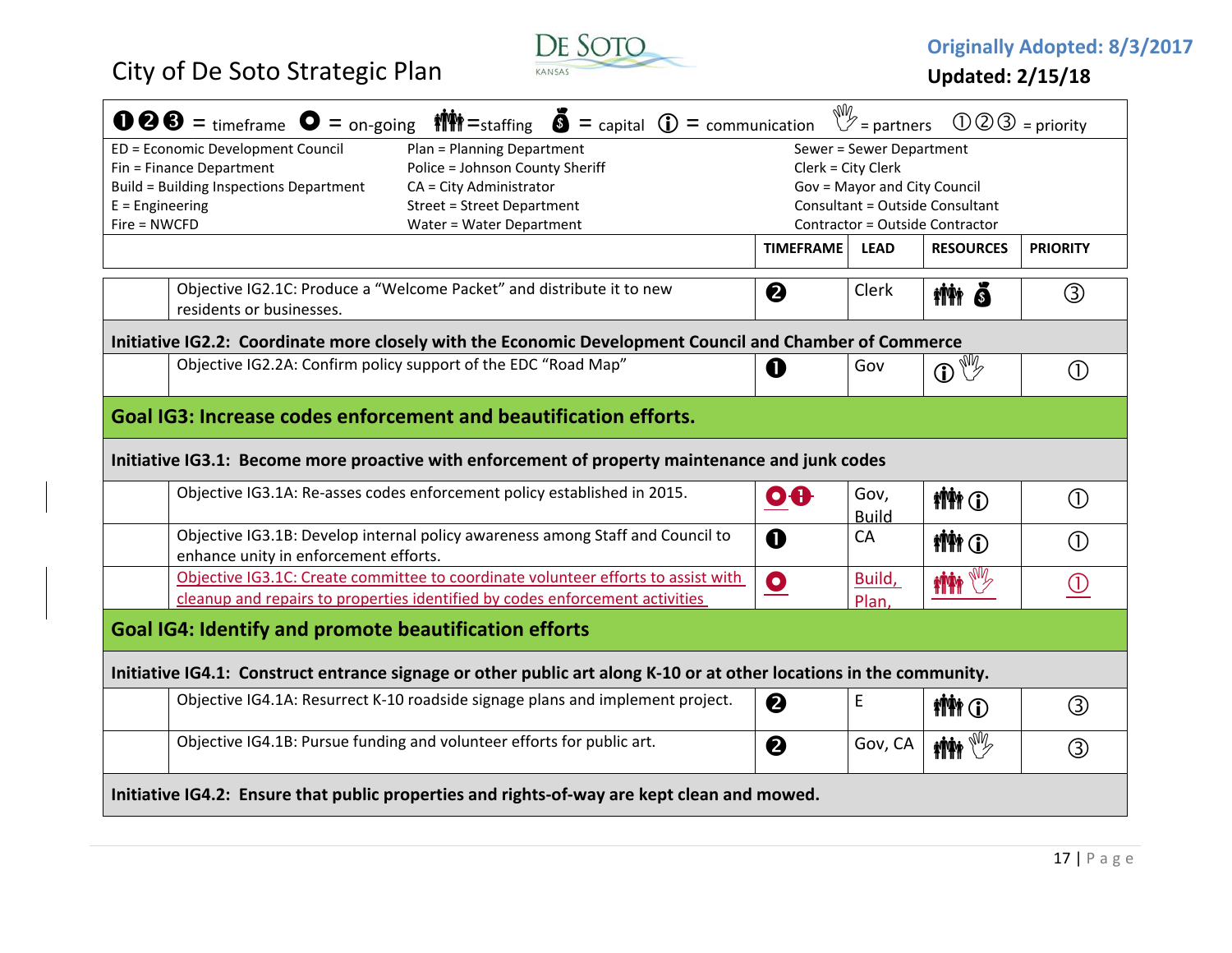

**Originally Adopted: 8/3/2017**

| <b>1000</b> = timeframe $\bullet$ = on-going $\parallel \bullet \parallel \parallel$ = staffing $\bullet$ = capital $\bullet$ = communication $\mathbb{V}$ = partners $\circled{10}$ = priority |                                                                                                                                  |                                   |  |  |                  |                                 |                                  |                 |
|-------------------------------------------------------------------------------------------------------------------------------------------------------------------------------------------------|----------------------------------------------------------------------------------------------------------------------------------|-----------------------------------|--|--|------------------|---------------------------------|----------------------------------|-----------------|
| ED = Economic Development Council                                                                                                                                                               |                                                                                                                                  | Plan = Planning Department        |  |  |                  | Sewer = Sewer Department        |                                  |                 |
| Fin = Finance Department                                                                                                                                                                        |                                                                                                                                  | Police = Johnson County Sheriff   |  |  |                  | Clerk = City Clerk              |                                  |                 |
| Build = Building Inspections Department                                                                                                                                                         |                                                                                                                                  | $CA = City$ Administrator         |  |  |                  | Gov = Mayor and City Council    |                                  |                 |
| $E =$ Engineering                                                                                                                                                                               |                                                                                                                                  | <b>Street = Street Department</b> |  |  |                  | Consultant = Outside Consultant |                                  |                 |
| $Fire = NWCFD$                                                                                                                                                                                  |                                                                                                                                  | Water = Water Department          |  |  |                  | Contractor = Outside Contractor |                                  |                 |
|                                                                                                                                                                                                 |                                                                                                                                  |                                   |  |  | <b>TIMEFRAME</b> | <b>LEAD</b>                     | <b>RESOURCES</b>                 | <b>PRIORITY</b> |
| frequent basis.                                                                                                                                                                                 | Objective IG4.2A: Work with KDOT to mow the K-10 right-of-way on a more                                                          |                                   |  |  | $\bullet$        | E, Plan                         | <b>iÑi</b>                       |                 |
| Initiative IG4.3: Encourage and support community clean-up events.                                                                                                                              |                                                                                                                                  |                                   |  |  |                  |                                 |                                  |                 |
|                                                                                                                                                                                                 | Objective IG4.3A Continue practice of brush dump availability                                                                    |                                   |  |  | $\bullet$        | <b>Street</b>                   | tith ō                           |                 |
|                                                                                                                                                                                                 | Objective IG4.3B: Work with Johnson County to promote awareness and<br>participation in hazardous materials disposal events.     |                                   |  |  | $\bullet$        | <b>Clerk</b>                    | $\mathbb{R}^N$ in $\mathbb{R}^N$ |                 |
|                                                                                                                                                                                                 | Objective IG4.3C: Consider reinstatement of providing dumpsters in a public<br>location one weekend a year for city-wide cleanup |                                   |  |  | 2                | Gov                             | nin ð                            |                 |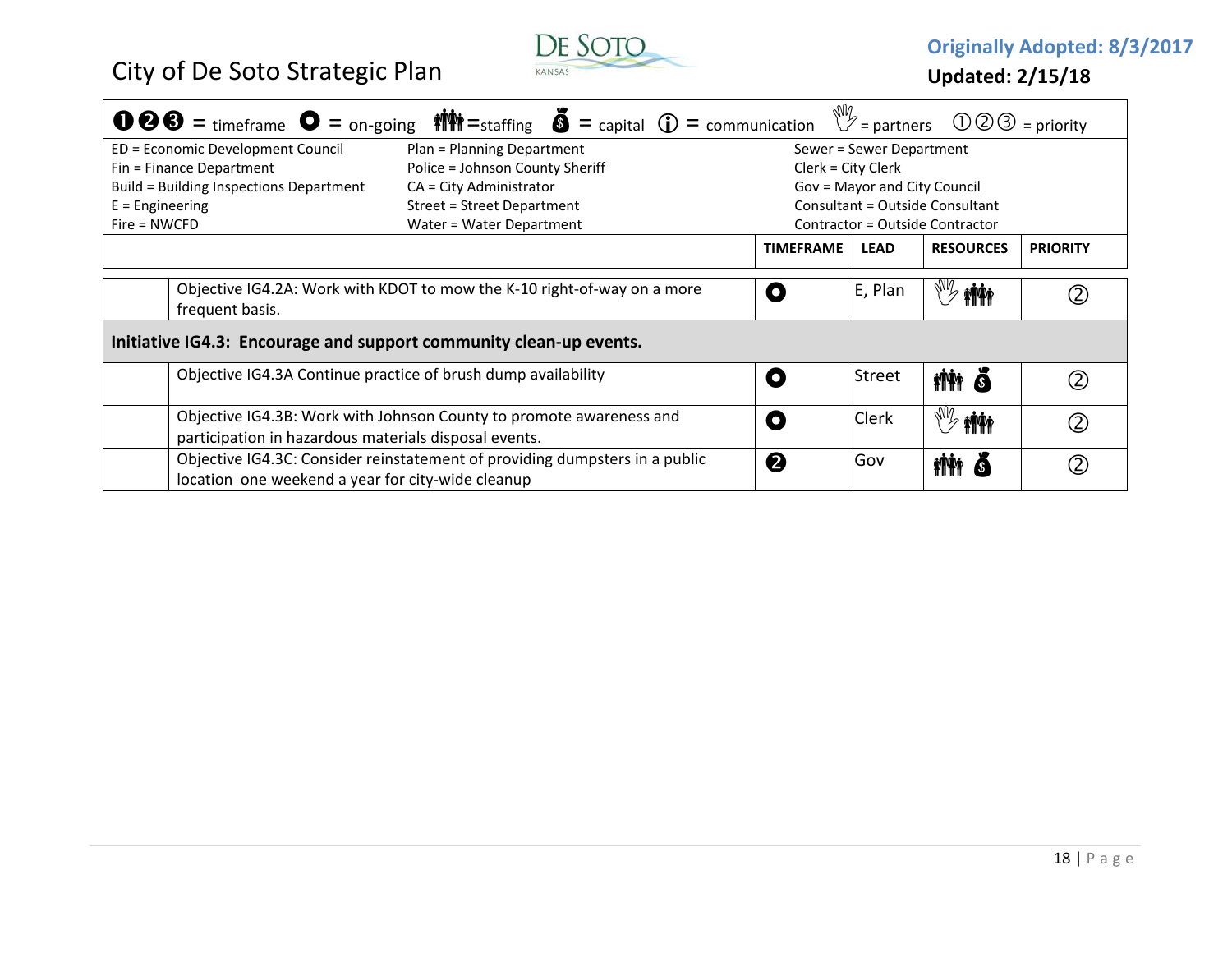

#### **Focus Area 4– Amenities (AM)**

<u>Vision</u>: We recognize that a community's amenities are crucial to quality of life, and often a deciding factor when a family or business decides to relocate. Through effective planning, cooperation with partners, and community engagement, we aim to build upon our existing infrastructure and programs and broaden the scope and scale of De Soto's recreational and retail offerings. We envision <sup>a</sup> time when public investment, community partnering, and careful planning culminate in <sup>a</sup> community with <sup>a</sup> diverse array of recreational opportunities, and where retail offerings and civic events are an integral part of <sup>a</sup> connected and engaged community.

| <b>1006</b> = timeframe $\bullet$ = on-going $\parallel$ $\parallel$ = staffing $\bullet$ = capital $\circ$ = communication $\mathbb{V}$ = partners $\circ$ 003 = priority |                                                                                  |  |                    |                              |                                 |                 |
|----------------------------------------------------------------------------------------------------------------------------------------------------------------------------|----------------------------------------------------------------------------------|--|--------------------|------------------------------|---------------------------------|-----------------|
| ED = Economic Development Council                                                                                                                                          | Plan = Planning Department                                                       |  |                    | Sewer = Sewer Department     |                                 |                 |
| Fin = Finance Department                                                                                                                                                   | Police = Johnson County Sheriff                                                  |  | Clerk = City Clerk |                              |                                 |                 |
| Build = Building Inspections Department                                                                                                                                    | CA = City Administrator                                                          |  |                    | Gov = Mayor and City Council |                                 |                 |
| $E =$ Engineering                                                                                                                                                          | Street = Street Department                                                       |  |                    |                              | Consultant = Outside Consultant |                 |
| $Fire = NWCFD$                                                                                                                                                             | Water = Water Department                                                         |  |                    |                              | Contractor = Outside Contractor |                 |
|                                                                                                                                                                            |                                                                                  |  | <b>TIMEFRAME</b>   | <b>LEAD</b>                  | <b>RESOURCES</b>                | <b>PRIORITY</b> |
| Goal AM1: Expand recreational programming and upgrade amenities at parks facilities.                                                                                       |                                                                                  |  |                    |                              |                                 |                 |
| Initiative AM1.1: Update and overhaul the Parks & recreation masterplan.                                                                                                   |                                                                                  |  |                    |                              |                                 |                 |
|                                                                                                                                                                            | Objective AM1.1.A: Hire a consultant to update the 2006 Parks & Recreation plan. |  |                    | Consult                      | ŏ                               |                 |
|                                                                                                                                                                            | Objective AM1.1.B: Garner community input in planning process.                   |  | O                  | Consult                      | 6                               |                 |
|                                                                                                                                                                            | Objective AM1.1.C: Plan should address the form and function of an expanded      |  | O                  | Consult                      | lO)                             |                 |
| role for the Park Board                                                                                                                                                    |                                                                                  |  |                    |                              |                                 |                 |
| Initiative AM1.2: Move all soccer fields to Lexington Lake Park.                                                                                                           |                                                                                  |  |                    |                              |                                 |                 |
|                                                                                                                                                                            | Objective AM1.2A: Affirm policy on long-range plan to move the fields to         |  | 2                  | Gov                          | <b>① 柳</b>                      |                 |
| Lexington Lake Park.                                                                                                                                                       |                                                                                  |  |                    |                              |                                 |                 |
|                                                                                                                                                                            | Objective AM1.2A: Work with County to reaffirm commitment to having soccer       |  | O                  | CA                           | <b>iÑi</b>                      |                 |
|                                                                                                                                                                            | fields at the park and to obtain long-term lease of the property.                |  |                    |                              |                                 |                 |
|                                                                                                                                                                            |                                                                                  |  |                    |                              |                                 |                 |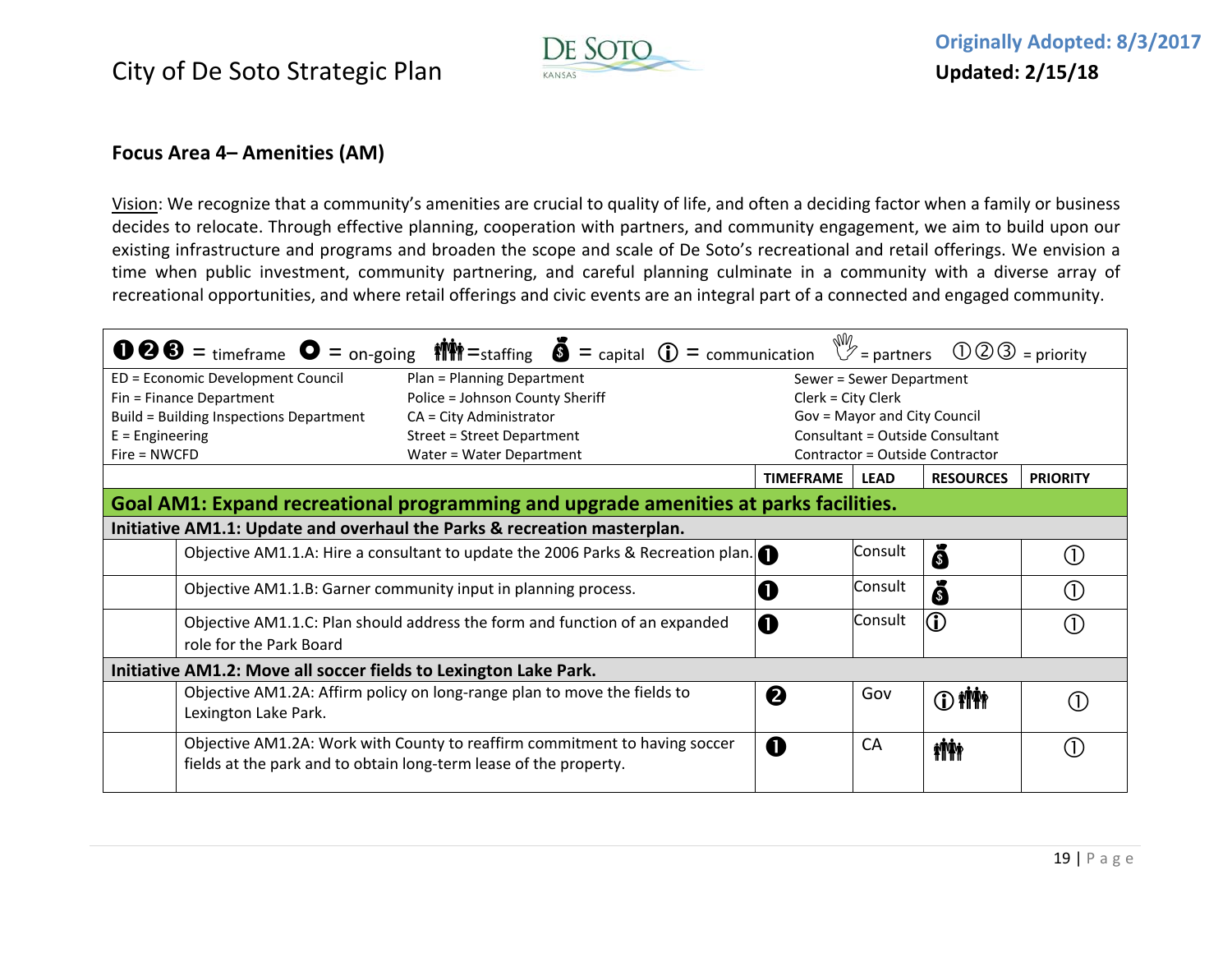

**Updated: 2/15/18**

|                                                                    |                                                    | <b>000</b> = timeframe $\bullet$ = on-going $\parallel \bullet \parallel \parallel$ = staffing $\bullet$ = capital $\circled{D}$ = communication $\vee$ = partners |                  |                              | $\mathbb{O} \mathbb{O} \mathbb{O} =$ priority |                 |
|--------------------------------------------------------------------|----------------------------------------------------|--------------------------------------------------------------------------------------------------------------------------------------------------------------------|------------------|------------------------------|-----------------------------------------------|-----------------|
|                                                                    | ED = Economic Development Council                  | Plan = Planning Department                                                                                                                                         |                  | Sewer = Sewer Department     |                                               |                 |
|                                                                    | Fin = Finance Department                           | Police = Johnson County Sheriff                                                                                                                                    |                  | Clerk = City Clerk           |                                               |                 |
| Build = Building Inspections Department<br>CA = City Administrator |                                                    |                                                                                                                                                                    |                  | Gov = Mayor and City Council |                                               |                 |
| $E =$ Engineering                                                  |                                                    | Street = Street Department                                                                                                                                         |                  |                              | Consultant = Outside Consultant               |                 |
| Fire = NWCFD                                                       |                                                    | Water = Water Department                                                                                                                                           |                  |                              | Contractor = Outside Contractor               |                 |
|                                                                    |                                                    |                                                                                                                                                                    | <b>TIMEFRAME</b> | <b>LEAD</b>                  | <b>RESOURCES</b>                              | <b>PRIORITY</b> |
|                                                                    |                                                    |                                                                                                                                                                    |                  |                              |                                               |                 |
| Objective AM1.2C: Budget phased approach to field construction.    |                                                    |                                                                                                                                                                    | 2                | E, Gov                       | ŏ                                             |                 |
| safe.                                                              |                                                    | Initiative AM3.11.3: Build recreation paths and trails connecting existing and future parks facilities sidewalks are walkable and                                  |                  |                              |                                               |                 |
|                                                                    |                                                    | Objective AM3.1.A: Develop comprehensive trail system master plan                                                                                                  | ❷                | Plan                         | <b>iik</b>                                    | (2)             |
|                                                                    | trails.                                            | Objective AM3.1.B: Research and pursue grants and funding opportunities for                                                                                        | 2                | Plan                         | <b>ility</b>                                  | (2)             |
|                                                                    |                                                    | Objective AM3.1.C: Obtain necessary easements and rights-of-way.                                                                                                   | 2                | E, CA                        | $\mathbf{M}$ which $\mathbb{W}_{\mathbb{Z}}$  | (2)             |
|                                                                    | district to identify areas where we can cooperate. | Objective AM3.1.D: Work closely with the Johnson County Park & Recreation                                                                                          | ❷                | <b>CA</b>                    | $\mathbb{M}$ in $\mathbb{V}$                  | (2)             |

| uistrict to identify areas writere we can cooperate.                                                                                                        |                       |          |                                                            |    |  |  |  |  |  |
|-------------------------------------------------------------------------------------------------------------------------------------------------------------|-----------------------|----------|------------------------------------------------------------|----|--|--|--|--|--|
| Initiative AM1.4: Work to identify and implement programming expansions to serve people of all ages and abilities.                                          |                       |          |                                                            |    |  |  |  |  |  |
| Objective AM1.4A: Conduct outreach to get public input on desired programming<br>expansion.                                                                 | $\boldsymbol{\Omega}$ | Consult. | $\mathbf{M}$ where $\mathbb{W}_{\mathbb{Z}}$<br>$\bigcirc$ |    |  |  |  |  |  |
| Objective AM1.4B: Budget additional staff in the Parks & Recreation department<br>as necessary.                                                             | ❸                     | CA, Gov  | tith õ                                                     | 2) |  |  |  |  |  |
| Objective AM1.4C: Identify local interest groups that would be willing and able to<br>assist with operational and staffing needs of additional programming. | ❸                     | CA, Gov  | $\mathbf{M}$                                               |    |  |  |  |  |  |
|                                                                                                                                                             |                       |          |                                                            |    |  |  |  |  |  |

**Initiative AM1. 5: Increase the amount and diversity of physical amenities at City parks facilities.**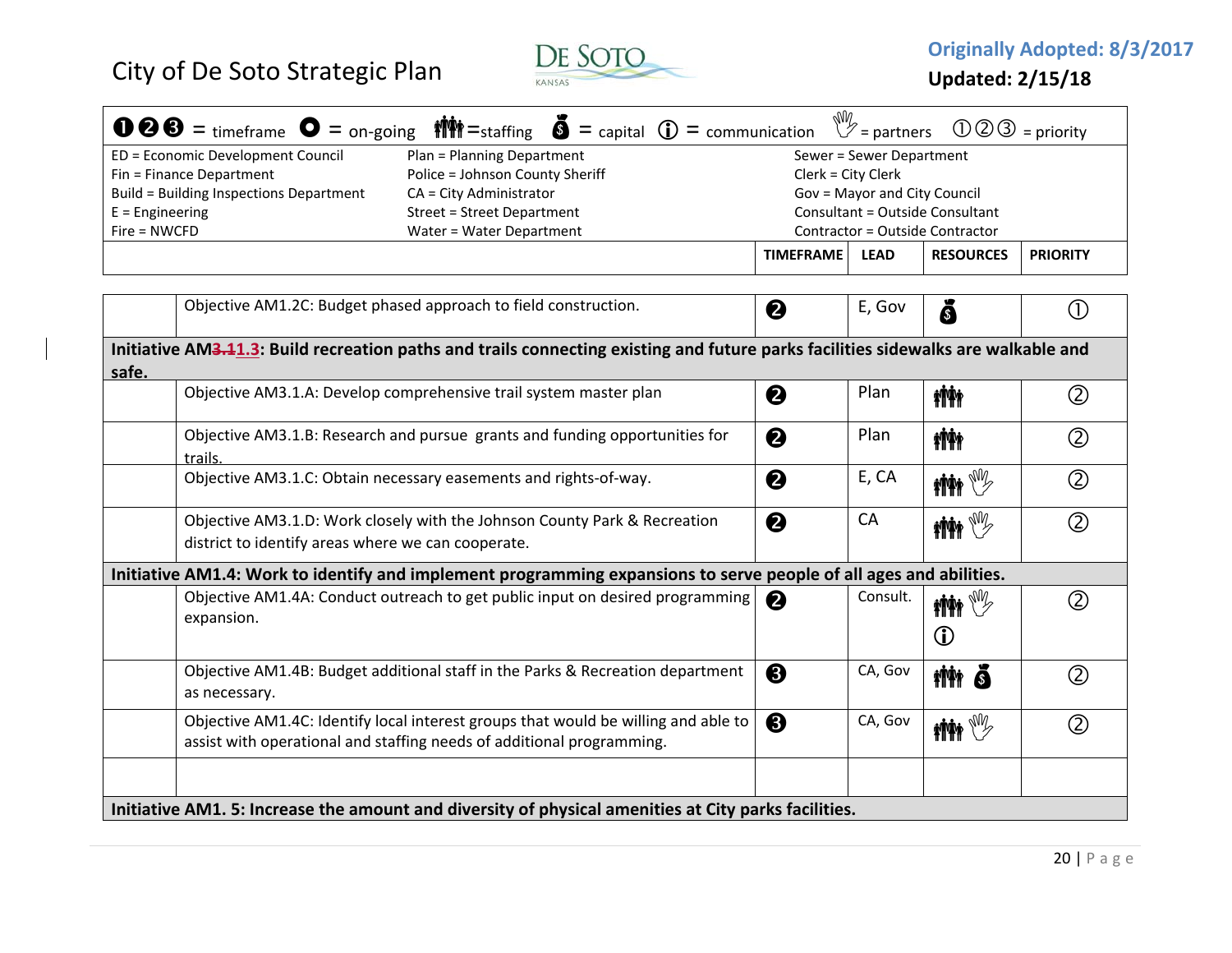

|                   |                                                                                                                                                  |                                   | $\bullet \bullet \bullet =$ timeframe $\bullet =$ on-going $\parallel \bullet \parallel \bullet =$ staffing $\bullet =$ capital $\bullet =$ communication |                    | $\mathbb{W}_{2}$ = partners                     | $\mathbb{O} \mathbb{O} \mathbb{O} =$ priority |                            |  |
|-------------------|--------------------------------------------------------------------------------------------------------------------------------------------------|-----------------------------------|-----------------------------------------------------------------------------------------------------------------------------------------------------------|--------------------|-------------------------------------------------|-----------------------------------------------|----------------------------|--|
|                   | ED = Economic Development Council                                                                                                                | Plan = Planning Department        |                                                                                                                                                           |                    | Sewer = Sewer Department                        |                                               |                            |  |
|                   | Fin = Finance Department                                                                                                                         | Police = Johnson County Sheriff   |                                                                                                                                                           | Clerk = City Clerk |                                                 |                                               |                            |  |
|                   | <b>Build = Building Inspections Department</b>                                                                                                   | CA = City Administrator           |                                                                                                                                                           |                    | Gov = Mayor and City Council                    |                                               |                            |  |
| $E =$ Engineering |                                                                                                                                                  | <b>Street = Street Department</b> |                                                                                                                                                           |                    |                                                 | <b>Consultant = Outside Consultant</b>        |                            |  |
| Fire = NWCFD      |                                                                                                                                                  | Water = Water Department          |                                                                                                                                                           |                    |                                                 | Contractor = Outside Contractor               |                            |  |
|                   |                                                                                                                                                  |                                   |                                                                                                                                                           | <b>TIMEFRAME</b>   | <b>LEAD</b>                                     | <b>RESOURCES</b>                              | <b>PRIORITY</b>            |  |
|                   | Objective AM1.5A: Inventory existing parks amenities and prioritize upgrades<br>or expansions.                                                   |                                   |                                                                                                                                                           | $\mathbf 0$        | Parks                                           | <b>iii</b> i                                  | $\circled{2}$              |  |
|                   | Objective AM1.5B: Address ADA issues, wherever feasible.                                                                                         |                                   |                                                                                                                                                           | O                  | Parks, E                                        | <b>iii</b> i                                  | $^{\circledR}$             |  |
|                   | Objective AM1.5C: Research and pursue grants and funding opportunities.                                                                          |                                   |                                                                                                                                                           | O                  | Parks,<br>Plan                                  | <b>imi</b>                                    | $\circled{2}$              |  |
|                   |                                                                                                                                                  |                                   |                                                                                                                                                           |                    |                                                 |                                               |                            |  |
|                   | Objective AM1.5D: Consider ATV or Motor Cross park at Wilderness Park.                                                                           |                                   |                                                                                                                                                           | ❸                  | Parks, Plan $\left(\widehat{\mathbf{l}}\right)$ |                                               | ③                          |  |
|                   | Objective AM1.5E: Pursue grant for historic marker of Quantrell's Crossing at<br>Wilderness Park.                                                |                                   |                                                                                                                                                           | ❷                  | Plan                                            | <b>ima</b>                                    | $\circled{2}$              |  |
|                   | Objective AM1.5F: Construct RV park at Riverfest.                                                                                                |                                   |                                                                                                                                                           | ❸                  | E, Gov                                          | ittit õ                                       | ③                          |  |
|                   |                                                                                                                                                  |                                   | Goal AM2: Increase entertainment and education opportunities in the City                                                                                  |                    |                                                 |                                               |                            |  |
|                   | Initiative AM2.1: Promote community and regional events.                                                                                         |                                   |                                                                                                                                                           |                    |                                                 |                                               |                            |  |
|                   | Objective AM2.1A: Coordinate with local civic organizations to facatilitate yearly<br>festival, or other public events of regional significance. |                                   | events such as the barbeque contest, country concert, wine tasting, De Soto Day's                                                                         | O                  | Gov                                             | $\mathbb{M}$ in $\mathbb{W}_{\!\mathbb{P}}$   | ∩                          |  |
|                   | Objective AM2.1B:                                                                                                                                |                                   |                                                                                                                                                           |                    |                                                 |                                               |                            |  |
|                   |                                                                                                                                                  |                                   | Initiative AM2.2: Develop comprehensive facility plan for City Hall and the Community Center property.                                                    |                    |                                                 |                                               |                            |  |
|                   | Objective AM2.2A: Conduct inventory of existing uses and spaces                                                                                  |                                   |                                                                                                                                                           | $\mathbf 0$        | CA, E                                           | <b>iÑi</b>                                    | $\left( \mathrm{D}\right)$ |  |
|                   | Objective AM2.2B: Develop ultimate future renovation plans                                                                                       |                                   |                                                                                                                                                           | O                  | Ε,<br>Consult.                                  | <b>MM</b> 8                                   | Œ                          |  |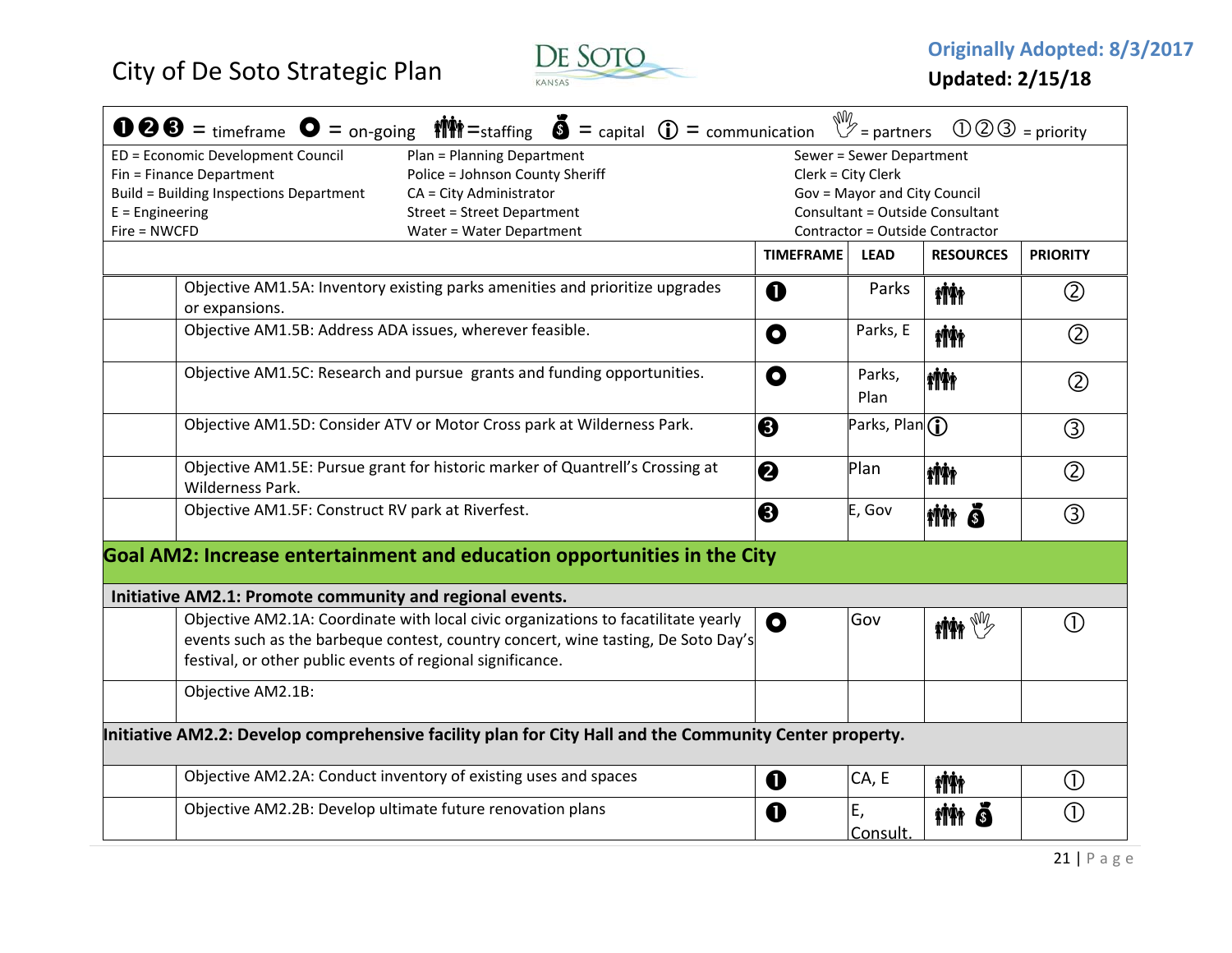

| $\mathbb{W}_{2}$ = partners<br>$\bullet \bullet \bullet =$ timeframe $\bullet =$ on-going $\bullet$ $\bullet$ = staffing $\bullet =$ capital $\bullet$ = communication<br>$\mathbb{O} \mathbb{O} \mathbb{O} =$ priority |                                                                                                                                          |                  |                              |                                        |                         |  |  |
|-------------------------------------------------------------------------------------------------------------------------------------------------------------------------------------------------------------------------|------------------------------------------------------------------------------------------------------------------------------------------|------------------|------------------------------|----------------------------------------|-------------------------|--|--|
| ED = Economic Development Council                                                                                                                                                                                       | Plan = Planning Department                                                                                                               |                  | Sewer = Sewer Department     |                                        |                         |  |  |
| Fin = Finance Department<br>Police = Johnson County Sheriff<br>Clerk = City Clerk                                                                                                                                       |                                                                                                                                          |                  |                              |                                        |                         |  |  |
| Build = Building Inspections Department                                                                                                                                                                                 | CA = City Administrator                                                                                                                  |                  | Gov = Mayor and City Council |                                        |                         |  |  |
| $E =$ Engineering                                                                                                                                                                                                       | <b>Street = Street Department</b>                                                                                                        |                  |                              | <b>Consultant = Outside Consultant</b> |                         |  |  |
| Fire = NWCFD<br>Water = Water Department<br>Contractor = Outside Contractor                                                                                                                                             |                                                                                                                                          |                  |                              |                                        |                         |  |  |
|                                                                                                                                                                                                                         |                                                                                                                                          | <b>TIMEFRAME</b> | <b>LEAD</b>                  | <b>RESOURCES</b>                       | <b>PRIORITY</b>         |  |  |
| and future.                                                                                                                                                                                                             | Objective AM2.2C: Complete plan - setting policies on facility use, present                                                              | $\mathbf 0$      | Gov, CA                      | <b>MM</b> O                            | $\circ$                 |  |  |
|                                                                                                                                                                                                                         |                                                                                                                                          |                  |                              |                                        |                         |  |  |
| Initiative AM2.3: Promote educational offerings.                                                                                                                                                                        |                                                                                                                                          |                  |                              |                                        |                         |  |  |
|                                                                                                                                                                                                                         | Objective AM2.3A: Consider Constructincorporating computer room at                                                                       | ❸                | CA                           | ŏ                                      | $\circled{3}$           |  |  |
|                                                                                                                                                                                                                         | City Hall within the City Hall Facility Plan, and work with school district and                                                          |                  |                              |                                        |                         |  |  |
| JCCC on educational programming.                                                                                                                                                                                        |                                                                                                                                          |                  |                              |                                        |                         |  |  |
|                                                                                                                                                                                                                         | Objective AM2.3B: Work with JCCC, Johnson County Parks, Johnson                                                                          | ❸                | CA                           | $\mathbf{M}$ $\mathbf{M}$              | $\circledS$             |  |  |
|                                                                                                                                                                                                                         | County Library, and others to identify programming opportunities.                                                                        |                  |                              |                                        |                         |  |  |
|                                                                                                                                                                                                                         | Objective AM2.3C: Provide, encourage and financially support lifelong                                                                    | O                | Gov                          | $\mathbf{M}$ where $\mathbb{W}$        | $\circled{3}$           |  |  |
| learning programs.                                                                                                                                                                                                      |                                                                                                                                          |                  |                              |                                        |                         |  |  |
|                                                                                                                                                                                                                         | Objective AM2.3D: Serve as an educational resource on city issues and                                                                    | O                | CA                           | $\mathbf{M}^{\text{max}}$              | $\circled{3}$           |  |  |
|                                                                                                                                                                                                                         | activities to other agencies and the public, including civic groups and non-                                                             |                  |                              |                                        |                         |  |  |
| <b>Goal AM3: Increase retail options in the City</b>                                                                                                                                                                    |                                                                                                                                          |                  |                              |                                        |                         |  |  |
| <b>Initiative AM3.1: Promote new business</b>                                                                                                                                                                           |                                                                                                                                          |                  |                              |                                        |                         |  |  |
|                                                                                                                                                                                                                         | Objective AM3.1A: Continue implementation of City's Tax Abatement<br>policy, when appropriate, to attract new retailers of significance. | O                | ED, GOV                      | <b>ilitik</b>                          | (1)                     |  |  |
|                                                                                                                                                                                                                         | Objective AM3.1B: Continue to devote appropriate staff resources, in                                                                     |                  |                              |                                        |                         |  |  |
|                                                                                                                                                                                                                         | coordination with the EDC, to respond to potential development                                                                           | O                | CA, ED,                      | <b>iÑi</b>                             | $\left( \Gamma \right)$ |  |  |
| opportunities.                                                                                                                                                                                                          |                                                                                                                                          |                  | Plan                         |                                        |                         |  |  |
|                                                                                                                                                                                                                         |                                                                                                                                          |                  |                              |                                        |                         |  |  |
| <b>Initiative AM3.2: Support existing businesses</b>                                                                                                                                                                    |                                                                                                                                          |                  |                              |                                        |                         |  |  |
|                                                                                                                                                                                                                         |                                                                                                                                          |                  |                              |                                        |                         |  |  |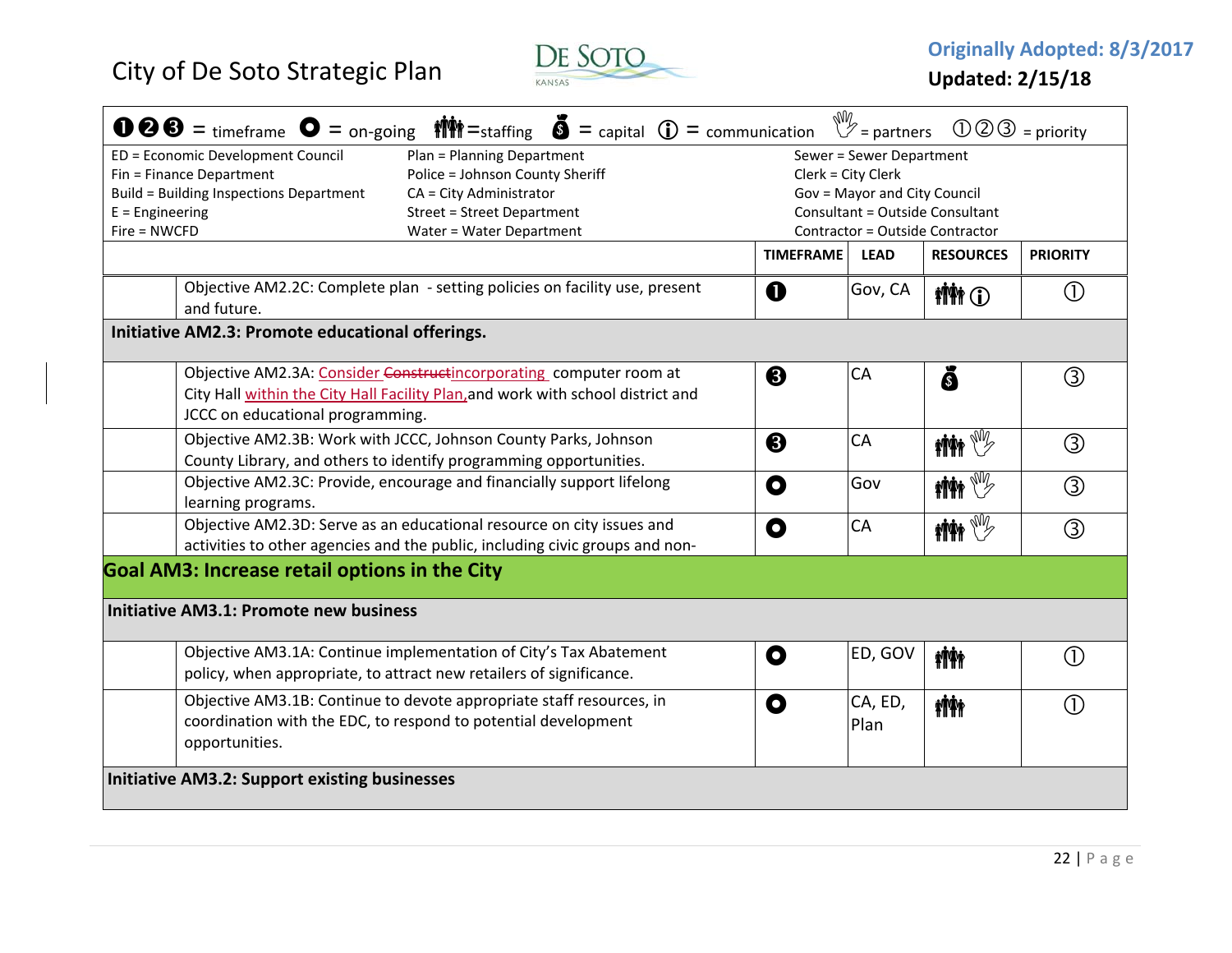

|                                                                                                                               |                                                               | <b>● 8</b> = timeframe ● = on-going $\mathbf{\hat{M}}$ = staffing ● = capital ⊕ = communication $\mathbb{V}$ = partners ① ② 3 = priority |                  |                                 |                  |                 |  |  |
|-------------------------------------------------------------------------------------------------------------------------------|---------------------------------------------------------------|------------------------------------------------------------------------------------------------------------------------------------------|------------------|---------------------------------|------------------|-----------------|--|--|
|                                                                                                                               | ED = Economic Development Council                             | Plan = Planning Department                                                                                                               |                  | Sewer = Sewer Department        |                  |                 |  |  |
| Fin = Finance Department<br>Police = Johnson County Sheriff<br>Clerk = City Clerk                                             |                                                               |                                                                                                                                          |                  |                                 |                  |                 |  |  |
|                                                                                                                               | Build = Building Inspections Department                       | $CA = City$ Administrator                                                                                                                |                  | Gov = Mayor and City Council    |                  |                 |  |  |
| $E =$ Engineering                                                                                                             |                                                               | Street = Street Department                                                                                                               |                  | Consultant = Outside Consultant |                  |                 |  |  |
| $Fire = NWCFD$                                                                                                                |                                                               | Water = Water Department                                                                                                                 |                  | Contractor = Outside Contractor |                  |                 |  |  |
|                                                                                                                               |                                                               |                                                                                                                                          | <b>TIMEFRAME</b> | <b>LEAD</b>                     | <b>RESOURCES</b> | <b>PRIORITY</b> |  |  |
| Objective AM3.2A: Support Chamber of Commerce efforts for business<br>retention, workforce training, and expansion solutions. |                                                               |                                                                                                                                          |                  | CA, ED,<br>Plan                 | <b>inh</b>       |                 |  |  |
|                                                                                                                               | <b>Goal AM4: Increase healthcare options in the City</b>      |                                                                                                                                          |                  |                                 |                  |                 |  |  |
|                                                                                                                               | Initiative AM4.1: Reach out to regional health care providers |                                                                                                                                          |                  |                                 |                  |                 |  |  |
|                                                                                                                               | encourage the development of their property along K-10.       | Objective AM4.1A: Continue dialogue with Olathe Medical Center and                                                                       |                  | Gov, CA.<br>ED                  | <b>iÑi</b>       | (3)             |  |  |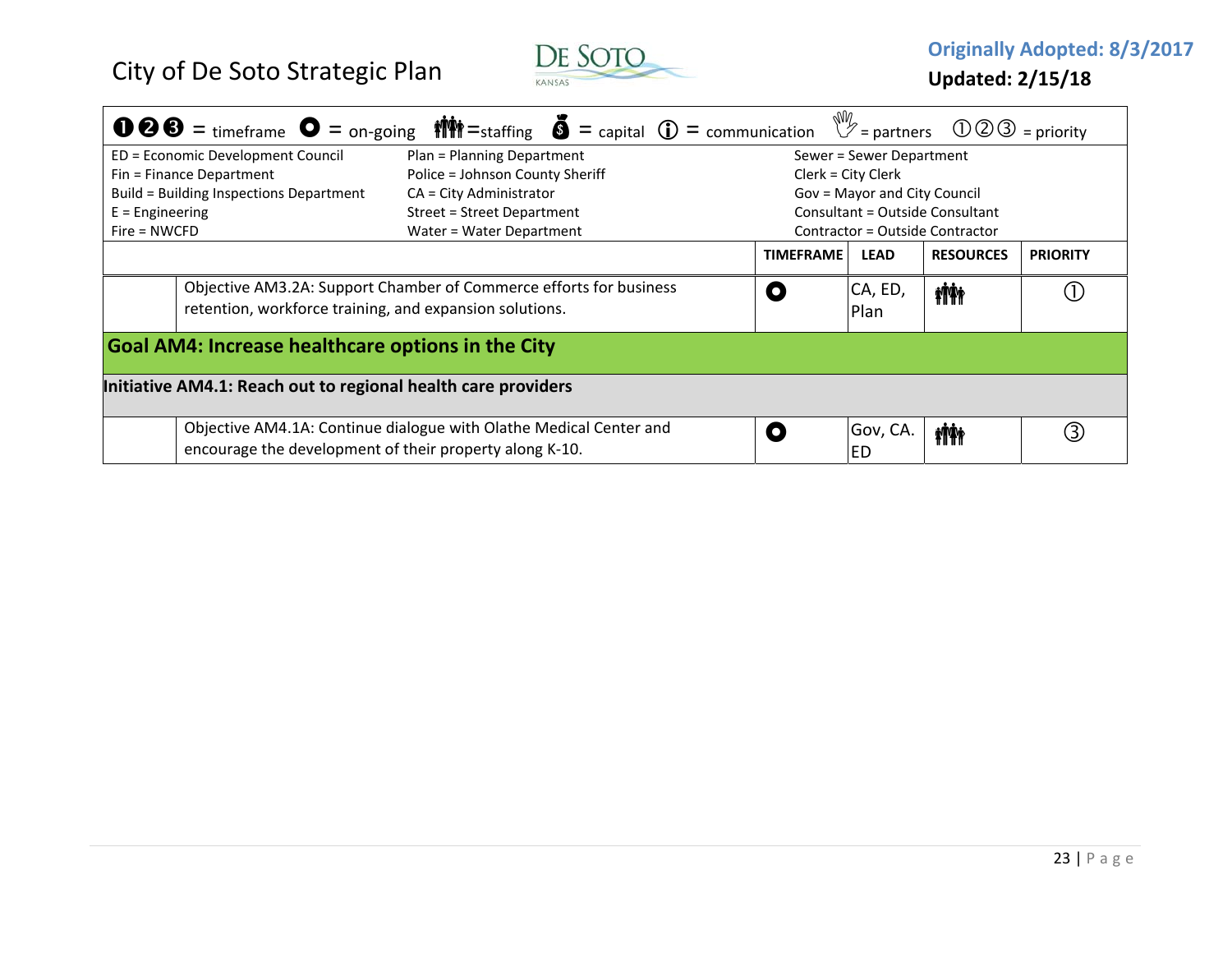

### **Completed Items & Ongoing Efforts**

Throughout this document there are initiatives and objectives that are listed as ongoing  $(\bullet)$ . Some of these items have been completed. This section is intended to memorialize the efforts and achievements made to date on these items, in order to gauge our progress during subsequent updates to the plan.

1. Inclusion of Strategic Plan Initiatives with in the 2018 Budget: Within the 2018 City Budget, there is <sup>a</sup> total of \$139,000 in funding to support items directly pertaining to elements of the Strategic Plan. A summary is listed in the table below:

| Item                                                                                                                       | Department    | Cost           |        |
|----------------------------------------------------------------------------------------------------------------------------|---------------|----------------|--------|
| Initiative IF5.1: Disaster Mitigation Plan                                                                                 | 101-100 Admin | $\mathfrak{s}$ | 20,000 |
| Objective IG1.1B: Hire consultant to produce new website                                                                   | 101-100 Admin | $\frac{1}{2}$  | 40,000 |
| Initiative IG1.3: Provide printed or non-digital communications                                                            | 101-100 Admin | $\mathcal{S}$  | 20,000 |
| Objective IG4.3C: Consider reinstatement of providing dumpsters in<br>Miller Park one weekend a year for city-wide cleanup | 101-100 Admin | $\mathcal{S}$  | 4,000  |
| Objective AM1.1.A: Hire a consultant to update the 2006 Parks &<br>Recreation plan                                         | 101-600 Parks | \$             | 35,000 |
| Perform Financial Audit of Franchise Utilities Including Charter, AT&T,<br>Westar, Atmos.                                  | 101-100 Admin | \$             | 20,000 |

- 2. Goal IF1: Improve Broadband Internet Access to the Community.: Considerable time and energy has been spentd directly on this goal throughout 2017 and into 2018. These efforts are ongoing, and will persist until the goal is achieved. A brief synopsis of the milestones reached to date is as follows:
	- a. Since its inception, the Broadband Committee has been actively engaged on several fronts to encourage broadband investment in our community. The committee's efforts include reaching out to our existing internet service providers to encourage them to expand and improve their networks; working with our elected representatives at the state level to address the negative impacts of franchise legislation; encouraging internet service providers to consider building <sup>a</sup> network in De Soso; and investigating public‐private partnerships to facilitate <sup>a</sup> fiber buildout.
	- b. The Broadband Committee has established the following goal statement: "The deployment of <sup>a</sup> fiber‐to‐the‐home network throughout all portions of the City, with gigabit internet service offered at <sup>a</sup> regionally competitive price point for residential and commercial customers.
	- c. The City continues to pursue <sup>a</sup> low‐cost lease arrangement with USD 232 and with Johnson County that will enable